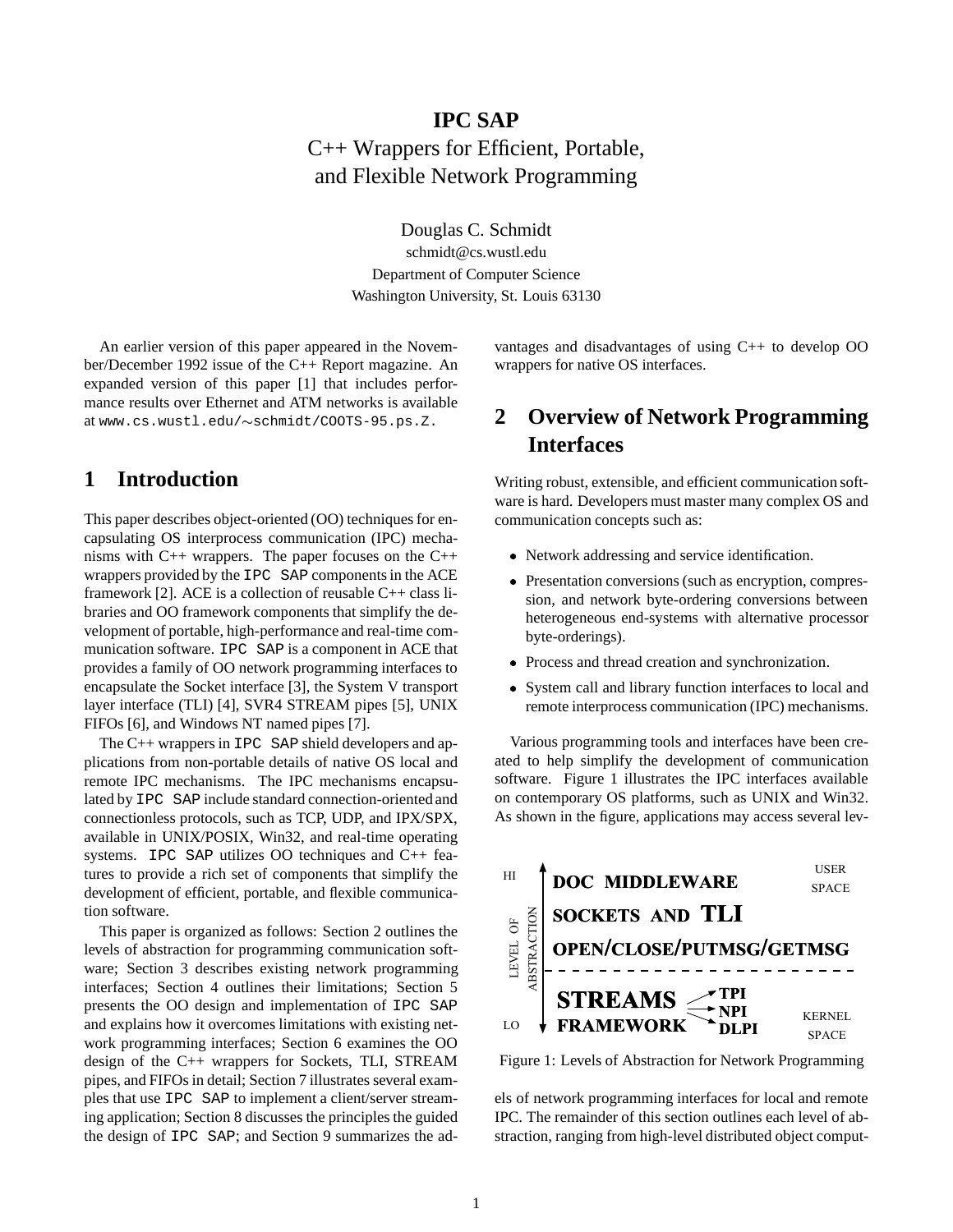ing (DOC) middleware, to user-level network programming interfaces, to low-level kernel programming interfaces.

# **2.1 DOC Middleware**

Applications that exchange data with clients in a "requestresponse" fashion are often developed using distributed object computing (DOC) middleware. DOC middleware is defined broadly to include object request brokers (ORBs) like CORBA [8] and Microsoft's DCOM [9], as well as messageoriented middleware like MQseries. DOC middleware automates many tedious and error-prone aspects of distributed application development, including:

- Authentication, authorization, and data security;
- Service location and binding;
- Service registration and activation;
- Demultiplexing and dispatching in response to events;
- Implementing message framing atop bytestreamoriented communication protocols like TCP;
- Presentation conversion issues involving network byteordering and parameter marshaling.

In addition, DOC middleware provides a set of high-level tools, such as IDL compilers and naming services, that shield developers from the complexities of lower-level OS system calls that transmit and receive packets across a network.

# **2.2 User-level Network Programming Interfaces**

DOC middleware is typically built upon network programming interfaces such as Sockets [3], TLI [4], or Windows NT named pipes [7]. Compared with higher-level DOC middleware, there are several advantages to developing applications via user-level network programming interfaces:

- *Minimize the time and space overhead of unnecessary functionality* – Applications may omit unnecessary functionality, such as presentation layer conversions for ASCII data or memory footprint.
- *Allow fine-grained control over behavior* Network programming interfaces enable finer-grain control over behavior, such as permitting multicast transmission and signal-driven asynchronous I/O.
- *Increase portability* Network programming interfaces like Sockets are available across a wider range of OS platforms that DOC middleware.

The request-response and "oneway" communication mechanisms provided by DOC middleware is not well-suited for a certain class of applications, known as "streaming" applications [10]. Streaming applications are characterized by high-bandwidth, long-duration communication of untyped bytestreams or relatively simple datatypes that possess stringent communication performance requirements. Interactive teleconferencing, medical imaging, and video-on-demand are examples of streaming applications.

The quality of service requirements of streaming applications frequently cannot tolerate the performance overhead caused by DOC middleware [11]. This overhead stems from non-optimized presentation format conversions, nonoptimized memory management, inefficient receiver-side demultiplexing, stop-and-wait flow control, synchronous sendside method invocations, and non-adaptive retransmission timer schemes. Traditionally, meeting the requirements of streaming applications has involved direct access to network programming interfaces such as Sockets [3] or TLI [4].

# **2.3 Kernel-level Network Programming Interfaces**

Lower-level network programming interfaces are available in an OS kernel's communication subsystem. For example, the SVR4 putmsg and getmsg system calls may be used to directly access the transport provider interface (TPI) [12] and the data-link provider interface (DLPI) [13] available in System V STREAMS [14].

It is also possible to develop network services like routers or network file systems that reside entirely within the OS kernel [5]. However, programming at this level is usually not portable between different OS platforms. Moreover, it's often not even portable across different versions of the same OS.

# **2.4 Evaluation**

It is generally harder to program distributed applications using user-level or kernel-level network programming interfaces rather than DOC middleware. Conventional network programming libraries like Sockets and TLI lack type-safe, portable, re-entrant, and extensible interfaces. For instance, Socket endpoints are implemented via weakly-typed descriptors that increase the potential for subtle errors to occur at run-time [15].

The IPC SAP components described in this paper provide a mid-point in the design space by encapsulating much of the complexity of network programming interfaces. The goals of IPC SAP are to improve the *correctness*, *ease of use*, and *portability/reusability* of communication software, without adversely affecting its performance. IPC SAP is distributed with the ACE framework [2] and is used on many commercial projects including Bellcore, Boeing, Lucent, Motorola, Nortel, SAIC, and Siemens.

# **3 Survey of Network Programming Interfaces**

This section surveys the behavior and limitations of conventional network programming interfaces such as Sockets and TLI.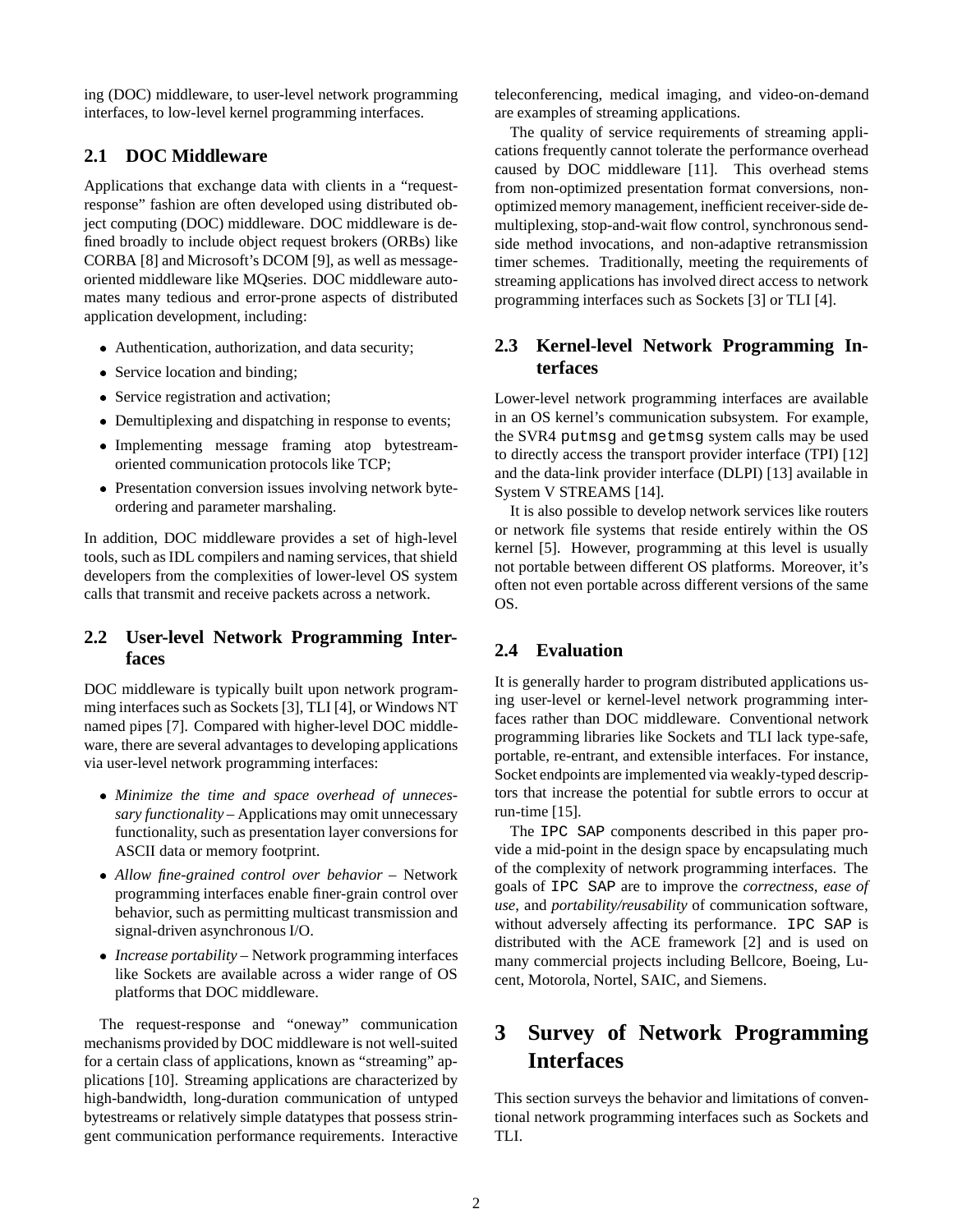### **3.1 Background**

In many operating systems, such as UNIX and Win32, communication protocol stacks reside within the protected address space of the OS kernel. Application programs running in user-space access the kernel-resident protocol stacks via interfaces such as Sockets, TLI, or Win32 named pipes. These interfaces manage local and remote endpoints of communication by allowing applications to open connections to remote hosts, negotiate and enable/disable certain options, exchange data, and close all or part of the connections when transmissions are complete.

Sockets and TLI are loosely modeled on the UNIX file I/O interface, which defines the open, read, write, close, ioctl, lseek, and select functions [14]. However, Sockets and TLI provide additional functionality that is not supported directly by the standard UNIX file I/O interfaces. This extra functionality stems from certain syntactic and semantic differences between file I/O and network I/O. For example, the pathnames use to identify files on a UNIX system are not globally unique across hosts in a distributed environment. Therefore, a different naming scheme (such as IP host addresses) is used to uniquely identify network applications.

The Socket and TLI interfaces provide similar functionality. They support a general-purpose interface to multiple *communication domains* [3]. A domain specifies a protocol family and an address family. Each protocol family contains a stack of protocols that implement certain types of communication in the domain. Common protocol stacks provide reliable, bi-directional, connection-oriented, message and bytestream services (*e.g.*, protocols such as TCP, TP4, and SPX), as well as unreliable, connectionless datagram service (*e.g.*, protocols such as UDP, CLNP, and IPX).

An address family defines an address format (*e.g.,* the address size in bytes, number and type of fields, and order of fields) and a set of kernel-resident functions that interpret the address format (*e.g.,* to determine which subnet an IP datagram is destined for).

Section 3.2 gives an overview on Sockets, Section 3.3 briefly outlines TLI, Section 3.4 covers STREAM pipes, and Section 3.5 discusses UNIX FIFOs. A complete discussion of these interfaces is beyond the scope of this paper (see [5, 3, 7, 6, 16] for additional details).

# **3.2 The Socket Interface**

The Socket interface was originally developed in BSD UNIX to provide an interface to the TCP/IP protocol suite [3]. From an application's perspective, a Socket is a local endpoint of communication that is bound to an address residing on a local or a remote host. Sockets are accessed via *handles*, which are are also referred to as *descriptors*.

In UNIX, Socket handles share the same namespace as other handles, *e.g.*, file, pipe, and terminal device handles. Handles provide an encapsulation mechanism that shields applications from knowledge of internal OS data structures. A handle identifies a particular communication endpoint maintained by the OS.

The Socket interface is shown in Figure 2. This interface



Figure 2: Functions in the Socket Interface

contains around two dozen system calls that can be classified into the following categories:

**Local context management:** The Socket interface provides the following functions for managing local context information:

- socket which allocates the lowest unused Socket handle;
- bind which associates a Socket handle with a local or remote address;
- getsockname and getpeername which determine the local or remote address, respectively, a Socket is connected with;
- close which deallocates a Socket handle, making it available for subsequent reuse.

**Connection establishment and connection termination:** The Socket interface provides the following functions for establishing and terminating connections:

- connect a client typically uses connect to *actively* establish a connection with a server;
- listen a server uses listen to indicate it willingness to listen *passively* for incoming client connection requests;
- accept a server uses accept to create a new endpoint of communication to service a client;
- shutdown which selectively terminates the readside and/or write-side stream of a bi-directional connection.

**Data transfer mechanisms:** The Socket interface provides the following functions that send and receive data:

- read/write which receive and transfer buffers of data via a particular handle;
- send/recv which are similar to read/write, though they provide an extra parameter that controls certain Socket-specific operations (such as exchanging "urgent" data or "peeking" at data in a receive queue without removing it from the queue);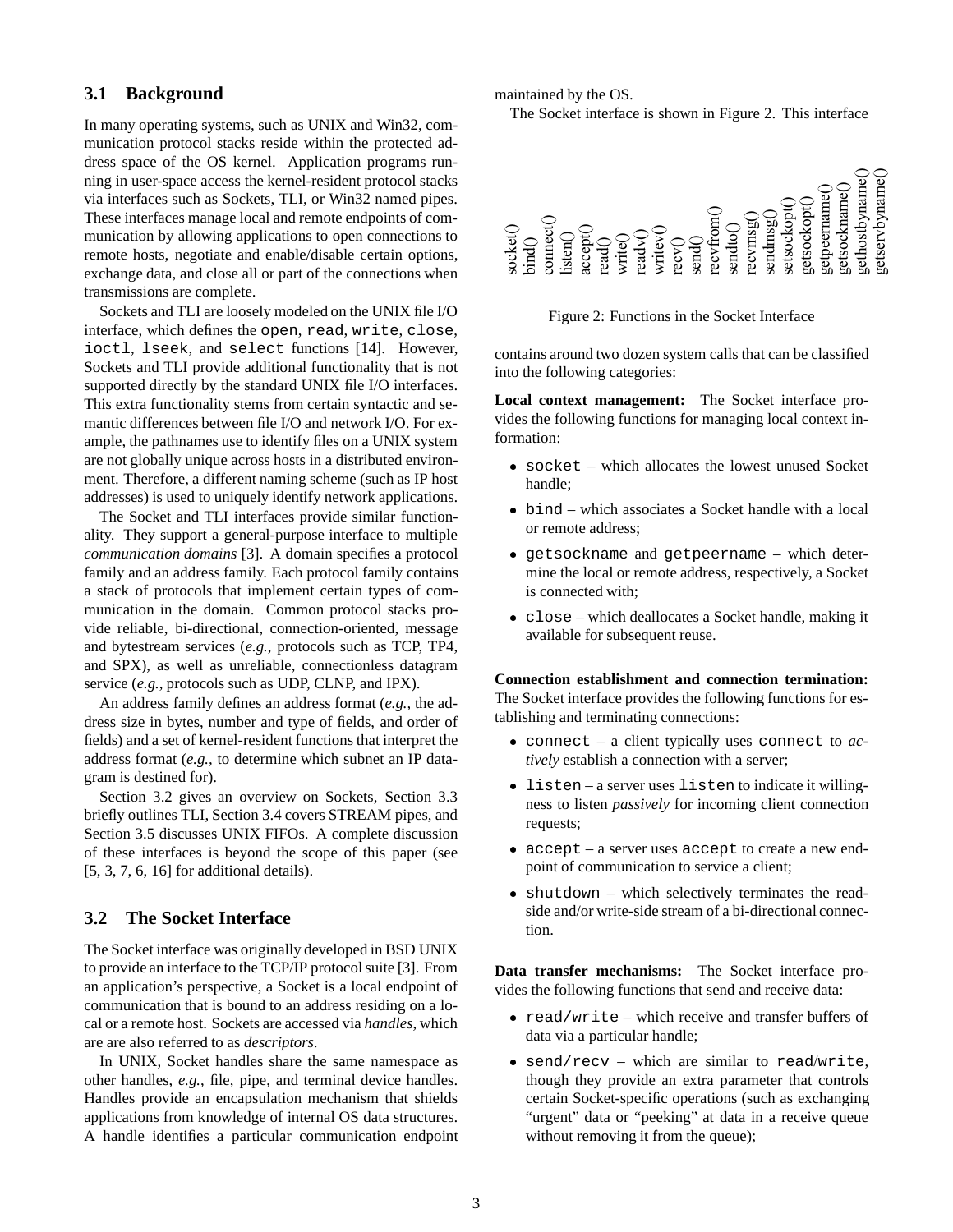- sendto/recvfrom which exchange connectionless datagrams;
- readv/writev which support scatter-read and gather-write semantics, respectively (these operations optimize user/kernel mode switching and simplify memory management);
- sendmsg/recvmsg which are general-purpose functions that subsume the behavior of all the other data transfer functions. For UNIX-domain Sockets, the sendmsg and recvmsg functions also provide the ability to pass "access rights" (such as open file handles) between arbitrary processes on the same host machine.

Note that these interfaces also can be used for other types of I/O, such as files and terminals.

**Options management:** The Socket interface defines the following functions that allow users to alter the default semantics of Socket behavior:

- setsockopt and getsockopt which modify or query options within different layers in a protocol stack. Options include multicasting, broadcasting, and setting/getting the size of send and receive transport buffers;
- fcntl and ioctl which are UNIX system calls that enable asynchronous I/O, non-blocking I/O, and urgent message delivery on Sockets.

In addition to the Socket functions describe above, communication software may use the following standard library functions and system calls:

- gethostbyname and gethostbyaddr which handle various aspects of network addressing such as mapping host names to IP addresses;
- getservbyname which identifies services by their port numbers or humanly-readable names;
- ntohl, ntohs, htonl, htons which perform network byte-order transformations;
- select which performs I/O-based and timer-based event demultiplexing on sets of open handles.

# **3.3 The TLI Interface**

TLI is an alternative interface for accessing communication protocol stacks. TLI provides basically the same set of services that Sockets does. However, it places greater emphasis on shielding applications from the details of the underlying transport provider. [5] discusses TLI in detail.

### **3.4 STREAM Pipes**

STREAM pipes are an enhancement to the original UNIX pipe mechanism. Earlier generation UNIX pipes provided a single uni-directional stream of bytes from a writer endpoint to a reader endpoint. STREAM pipes support bi-directional delivery of bytestream and prioritized message data between processes and/or threads executing on the same host machine [16]. Although the pipe system call interface remains the same, STREAM pipes offer additional functionality that is roughly equivalent to UNIX-domain SOCK STREAM Sockets. They are somewhat more flexible than UNIX-domain Sockets, however, since they enable STREAM modules to be "pushed" and "popped" to and from pipe endpoints.

By default, a STREAM pipe provides only a single channel of data between its two endpoints. Therefore, if multiple senders write to the pipe all the messages are placed into the same communication channel. This is often too restrictive since multiplexing data from multiple clients over a single channel must be programmed manually. For example, each message must include an identifier that enables the receiver to determine which sender transmitted the message. By using mounted STREAM pipes and the connld module [17], applications may dedicate a separate non-multiplexed I/O channel between a server and each instance of a client.

STREAM pipes and connld work as follows. The server invokes the pipe system call, creating a bi-directional endpoint of communication. The fattach system call mounts a pipe handle at a designated location in the UNIX file system. A server application may be created by pushing the connld STREAM module onto the mounted end of the STREAM pipe. A client application running on the same host machine as the server subsequently opens the filename associated with the mounted pipe. At this point, the connld module ensures that the client and server each receive a unique I/O handle identifying a non-multiplexed, bidirectional channel of communication.

## **3.5 The FIFO Interface**

UNIX FIFOs (also called named pipes [6]) are a restricted form of a STREAM pipe. Unlike STREAM pipes, FIFOs offer only a uni-directional data channel from one or more senders to a single receiver. Moreover, messages from different senders are all placed into the same communication channel. Therefore, some type of demultiplexing identifier must be included explicitly in each message to enable the receiver to determine which sender transmitted the message.

The STREAMS-based implementation of FIFOs in SVR4 UNIX provides both message and bytestream data delivery semantics. In contrast, earlier versions of UNIX (such as SVR3 and SunOS 4.x) only provide bytestream-oriented FI-FOs. Therefore, unless fixed length messages are always used, each message sent via a FIFO must be distinguished by some form of byte count or special termination symbol. This allows a receiver to extract messages from the FIFO bytestream. FIFOs are described further in [5, 6, 16].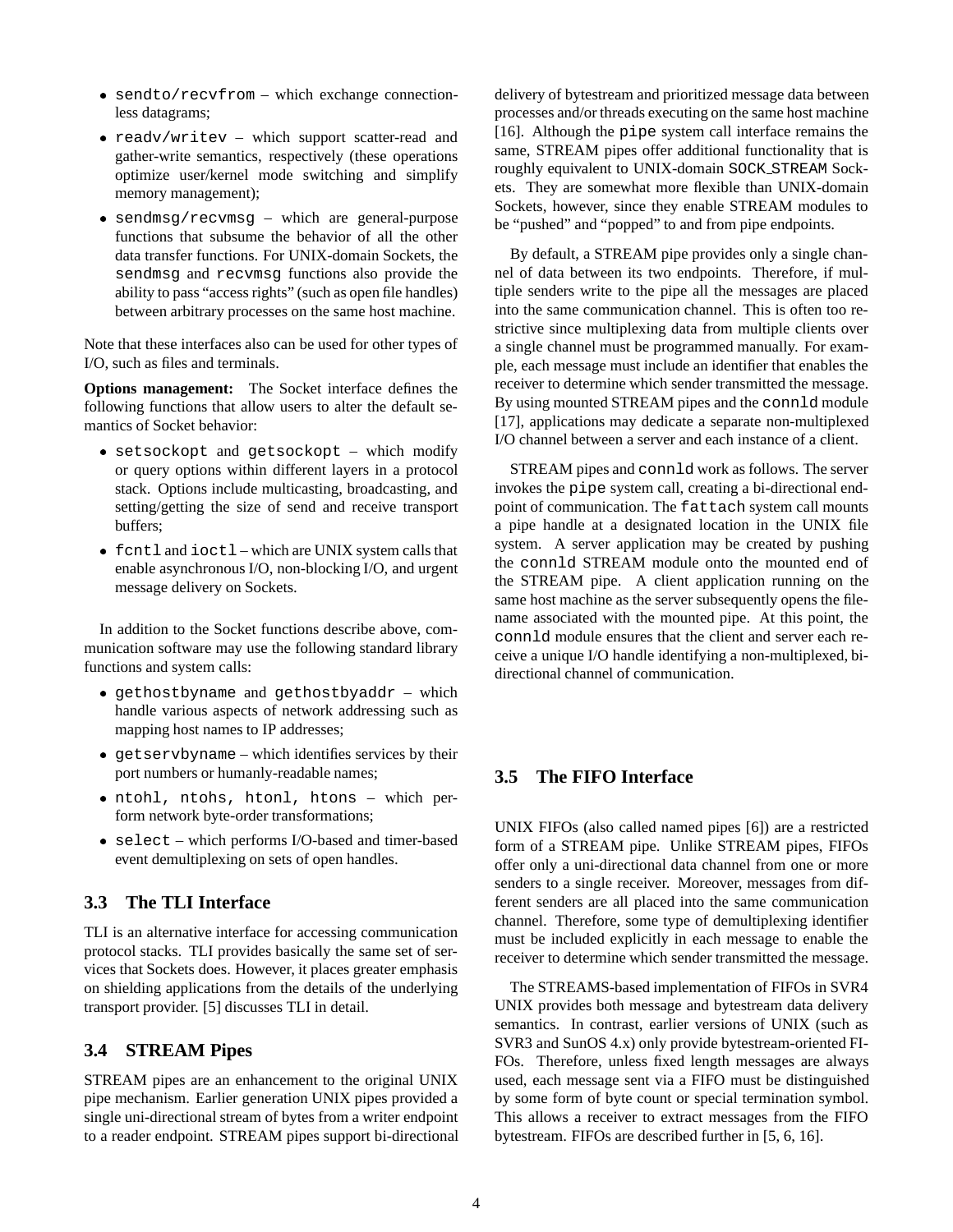```
#include <sys/types.h>
#include <sys/socket.h>
const int PORT_NUM = 10000;
int buggy_echo_server (void)
{
 sockaddr s_addr;
  int length; // (1) uninitialized variable.
  char buf[BUFSIZ];
  int s_fd, n_fd;
  // Create a local endpoint of communication.
  if (s_fd = socket (PF_UNIX, SOCK_DGRAM, 0) == -1)return -1;
  // Set up the address information to become a server.
  // (2) forgot to "zero out" structure first...
  s_addr.sin_family = AF_INET;
  // (3) used the wrong address family ...
  s_addr.sin_port = PORT_NUM;
  // (4) forgot to use htons() on PORT_NUM...
  s_addr.sin_addr.s_addr = INADDR_ANY;
  if (bind (s_fd, (sockaddr *) &s_addr,
      sizeof s\_addr) == -1)
   perror ("bind"), exit (1);
  // (5) forgot to call listen()
  // Create a new endpoint of communication.
  // (6) doesn't make sense to accept a SOCK_DGRAM!
  if (n_fd = accept (s_fd, & s_dddr, & length) == -1) {
    // (7) Omitted a crucial set of parens...
   int n;
    // (8) doesn't make sense to read from the s_fd!
    while ((n = read (s_fd, but, sizeof but)) > 0)// (9) forgot to check for "short-writes"
      write (n_fd, buf, n);
    // Remainder omitted...
  }
}
```


# **4 Problem: Limitations with Existing IPC interfaces**

Sockets, TLI, STREAM pipes, and FIFOs provide a wide range of interfaces for accessing local and remote IPC mechanisms. These interfaces share several limitations, however. The following discussion focuses on limitations with the Socket interface, though most of these limitations apply to the other network programming interfaces, as well.

**High potential for error:** In UNIX and Win32, handles for Sockets, files, pipes, terminals, and other devices are identified using "weakly-typed" integer or pointer values. This weak type checking enables subtle errors to occur at run-time. For example, the Socket interface cannot enforce the correct use of Socket functions for different communication roles (such as active vs. passive connection establishment or datagram vs. stream communication). Moreover, a compiler cannot detect or prevent erroneous use of handles since handles are weakly typed. Thus, operations may be applied incorrectly on handles, *e.g.,* invoking a data transfer operation on a handle set up for establishing connections.

Figure 3 depicts the following subtle and all-too-common bugs that occur when using the Socket interface:

- 1. Forgetting to initialize the len parameter to accept to the size of struct sockaddr in;
- 2. Forgetting to initialize all bytes in the Socket address structure to "0";
- 3. Using an address family type that is inconsistent with the protocol family of the Socket;
- 4. Neglecting to use the htons library function to convert port numbers from host byte-order to network byteorder and vice versa;
- 5. Omitting the listen system call when creating a passive-mode SOCK STREAM Socket;
- 6. Applying the accept function on a SOCK DGRAM Socket;
- 7. Erroneously omitting a key set of parentheses in an assignment expression;
- 8. Trying to read from a passive-mode Socket that should only be used to accept connections;
- 9. Failing to properly detect and handle "short-writes" that occur due to buffering.

Several of the problems listed above are classic problems with C. For instance, by omitting the parentheses in the expression

if  $(n_fd = accept (s_fd, & s_dddr, & length) == -1)$ 

the value of  $n_f$  fd will always be set to either 0 or 1, depending on whether  $accept() == -1$ .

A deeper problem is that C data structures lack adequate abstraction. For example, the generic sockaddr address structure forces the use of typecasts to provide a form of inheritance for Internet domain and UNIX-domain addresses. These "subclass" address structures, sockaddr in and sockaddr un, respectively, overlay the sockaddr "base class."

In general, the use of typecasts, combined with the weakly-typed handle-based Socket interface, makes it very hard for a compiler to detect mistakes at compile-time. Instead, error checking is deferred until run-time, which complicates error handling and reduces application robustness.

**Complex interface:** Sockets provides a single interface that supports multiple protocol families like TCP/IP, IPX/SPX, ISO OSI, and UNIX-domain Sockets. The Socket interface contains many functions to support different *communication roles* (such as active vs. passive connection establishment), *communication optimizations* (such as writev that sends multiple buffers in a single system call), and *options* for infrequently used operations such as broadcasting, multicasting, asynchronous I/O, and urgent data delivery.

Although Sockets combine this functionality into a common interface, the resulting mechanism is complex and hard to master. This complexity stems from the overly broad and *one-dimensional design* of the Socket interface. For instance, all the functions appear at a single level of abstraction, as shown in Figure 2. This design increases the amount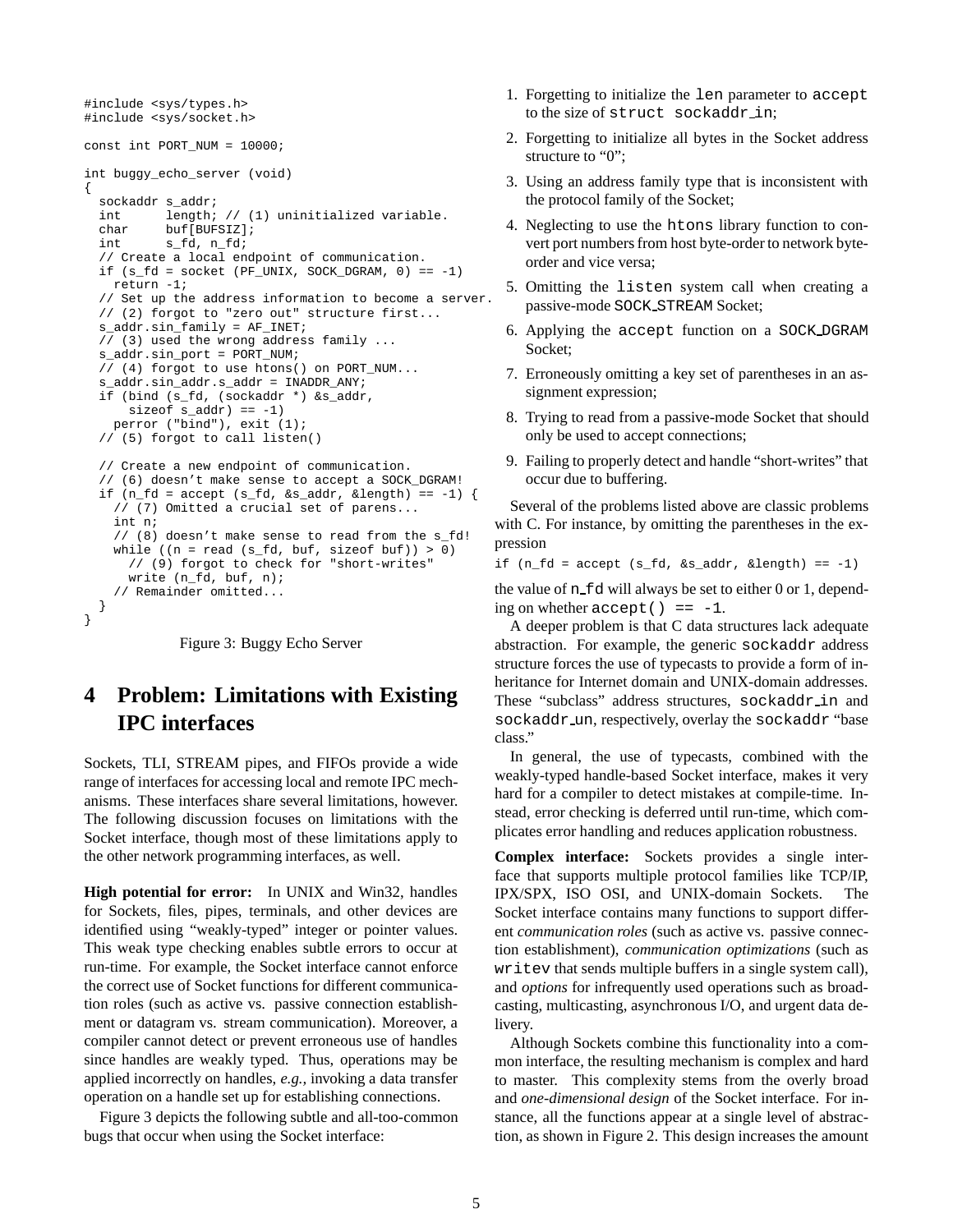of effort required to learn and use Sockets correctly. Thus, programmers must understand the entire Socket interface, even if they only use part of it.

If Sockets are examined carefully, however, it becomes clear that the interface may be decomposed into the following three clusters of functionality:

- 1. *Type of communication service i.e.,* stream vs. datagram vs. connected datagram;
- 2. *Communication role i.e.,* active vs. passive (clients are typically active, whereas servers are typically passive);
- 3. *Communication domain i.e.,* local vs. local/remote.

Figure 4 clusters the related Socket functions according to these criteria.



Figure 4: Socket Dimensions

Since the interface is one-dimensional, however, this natural clustering is obscured. Section 6 illustrates how this classification can be restructured into a hierarchy of classes that simplify the Socket interface and enhance the type-safety of communication software.

**Non-uniform:** Another problem with the Socket interface is that its several dozen functions lack a uniform naming convention. Non-uniform naming makes it hard to determine the scope of the Socket interface. For example, it is not immediately obvious that socket, bind, accept, and connect are related. Other network programming interfaces solve this problem by prepending common prefix before each function. For example,  $a \t L$  is prepended before each function in the TLI library.

However, the TLI interface also contains operations with overly complex semantics. For example, unlike the Socket interface, the TLI option handling interface is not specified in a standard manner. This makes it hard to write portable applications that access standard TCP/IP options. Likewise, subtle application-level code is necessary to handle the non-intuitive, error-prone behavior of t listen and t accept in a concurrent server with a qlen  $> 1$  [5].

# **5 Solution: the IPC SAP C++ Wrappers**

### **5.1 Overview**

IPC SAP encapsulates common handle-based IPC interfaces such as Sockets, TLI, STREAM pipes, and FIFOs. As shown in Figure 5, IPC SAP is designed as a forest of class



Figure 5: IPC SAP Class Category Relationships

categories that includes SOCK SAP (which encapsulates the Socket interface), TLI SAP (which encapsulates the TLI interface), SPIPE SAP (which encapsulates the UNIX SVR4 STREAM pipe interface), and FIFO SAP (which encapsulates the UNIX FIFO interface).

Each class category is organized as an inheritance hierarchy. Every subclass provides a well-defined interface to a subset of existing IPC mechanisms. Together, the subclasses within a hierarchy comprise the overall functionality of a particular communication abstraction, such as the Internetdomain or UNIX-domain protocol families. This section describes the design goals of IPC SAP, outlines its class categories, and discusses the principles that underly its OO design.

### **5.2 IPC SAP Design Goals**

IPC SAP is designed to improve the *correctness*, *ease of learning* and *ease of use*, *portability*, and *reusability* of communication software, while maintaining a high level of performance and functionality. This section discusses how IPC SAP achieves these goals.

#### **5.2.1 Improve Correctness**

Several of the problems with Sockets are related to its weak typechecking. IPC SAP improves the correctness of application networking code by permitting only "type-safe" operations on instances of its classes. To enforce type-safety, IPC SAP ensures all of its objects are properly initialized via constructors. In addition, only well-defined operations are permitted on IPC SAP objects.

IPC SAP is designed to prevent accidental violations of type-safety. For example, components in the SOCK SAP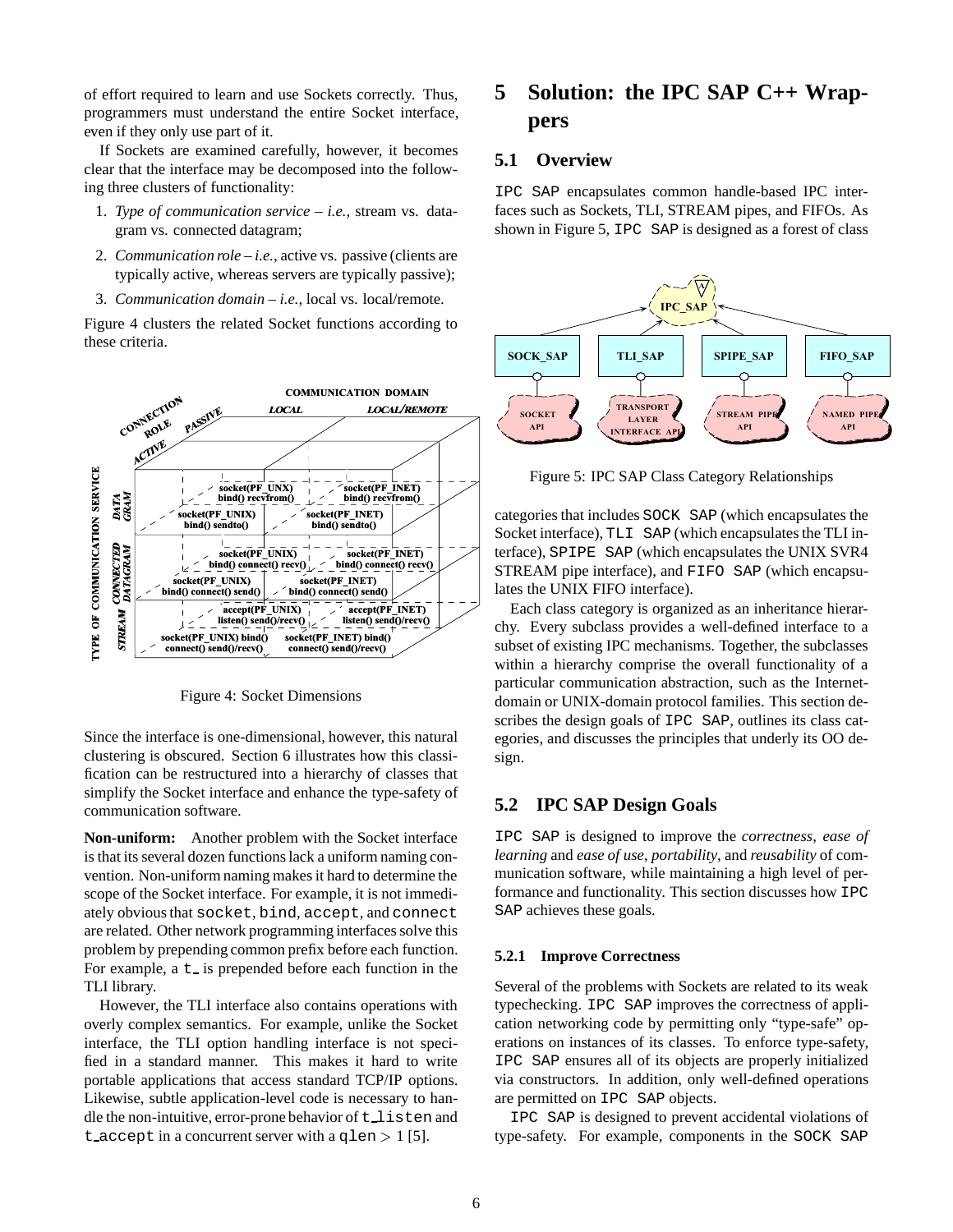class category prevent the accidental use of connectionoriented operations on datagram objects. Therefore, it is impossible to invoke the accept method on a datagram object, recv or send data on a connector or acceptor factory object, or invoke a sendto operation on a connection-oriented object.

Since IPC SAP classes are strongly typed, any attempts to perform invalid operations are rejected at compile-time rather than at run-time. This point is illustrated in the revised SOCK SAP version of buggy echo server shown in Figure 14. This example fixes all the problems with Sockets identified in Figure 3.

#### **5.2.2 Enhance Ease of Learning and Ease of Use**

Simplifying the use of common IPC operations is a goal related to correctness. By providing simpler interfaces, developers are able to concentrate on writing applications, instead of wrestling with low-level networking code. In general, IPC SAP simplifies its network programming interfaces as follows:

**Provides auxiliary classes that shield applications from error-prone details:** For instance, IPC SAP contains the Addr class hierarchy shown in Figure  $6<sup>1</sup>$  This hierarchy



Figure 6: The IPC SAP Address Class Hierarchy

supports several diverse network addressing formats via a type-secure C++ interface. The Addr hierarchy eliminates several common programming errors associated with using the C-based struct sockaddr data structures directly. For example, it is no longer possible to forget to zero-out a sockaddr addressing structure.

**Combines several operations to form a single operation:** For instance, the ACE SOCK Acceptor is a factory for passive connection establishment. Its constructor performs the various Socket system calls (such as socket, bind, and listen) required to create a passive-mode server endpoint;

**Supplies default parameters for typical method argument values:** For instance, the addressing parameters to accept are frequently NULL pointers. To simplify programming, these values are given as C++ default parameters in SOCK Acceptor: : accept, so that programmers don't have to provide them explicitly.

<sup>1</sup> To reduce clutter, the ACE prefix has been omitted from all ACE IPC SAP class names shown in the figures.

**Utilizes traits to convey "metaclass" information:** For instance, every IPC SAP class contains a uniform set of traits. These traits are typedef'd to designate the address class (*e.g.,* ACE INET Addr) and/or stream class (*e.g.,* ACE TLI Stream) associated with each IPC SAP type, as follows:

```
class ACE_SOCK_Connector
{
public:
  // Traits
  typedef ACE_INET_Addr PEER_ADDR;
  typedef ACE_SOCK_Stream PEER_STREAM;
    // ...
};
class ACE_TLI_Connector : public ACE_SOCK
{
public:
  // Traits
  typedef ACE_INET_Addr PEER_ADDR;
  typedef ACE_TLI_Stream PEER_STREAM;
   //...
};
```
As shown in Section 7, the use of traits in conjunction with C++ parameterized types supports a powerful design paradigm known as "generic programming" [18].

#### **5.2.3 Increase Reusability**

Inheritance-based hierarchical decomposition is used in IPC SAP to increase the amount of common code shared by the various IPC mechanisms. For instance, IPC SAP provides a C++ interface to lower-level OS device control system calls like fcntl and ioctl. Inheritance enhances reuse within the IPC SAP implementation by sharing code between different subclasses.

For example, the IPC SAP root base class provides standard methods and data that is shared by the other derived classes. These shared components provide a handle and its related set/get methods. In addition, methods are provided to enable and disable asynchronous I/O, non-blocking I/O, and urgent message delivery on the handle.

#### **5.2.4 Portability**

Several C++ features help to enhance IPC SAP portability. For example, IPC SAP provides a platform-independent interface that improves communication software portability by using C++ templates. As illustrated in Figure 7, a subset of the SOCK SAP and TLI SAP classes offer the same OO interface. Each platform may possess a different underlying interface for local and remote network programming (*e.g.,* Sockets vs. TLI). However, it is possible to write applications that can be parameterized transparently with either class. This enhances application portability across OS platforms that may not support both Sockets and TLI.

The use of classes (as opposed to stand-alone functions) helps to simplify network programming by allowing applications to be parameterized by the type of IPC mechanism they require. As discussed in Section 8, parameterization helps to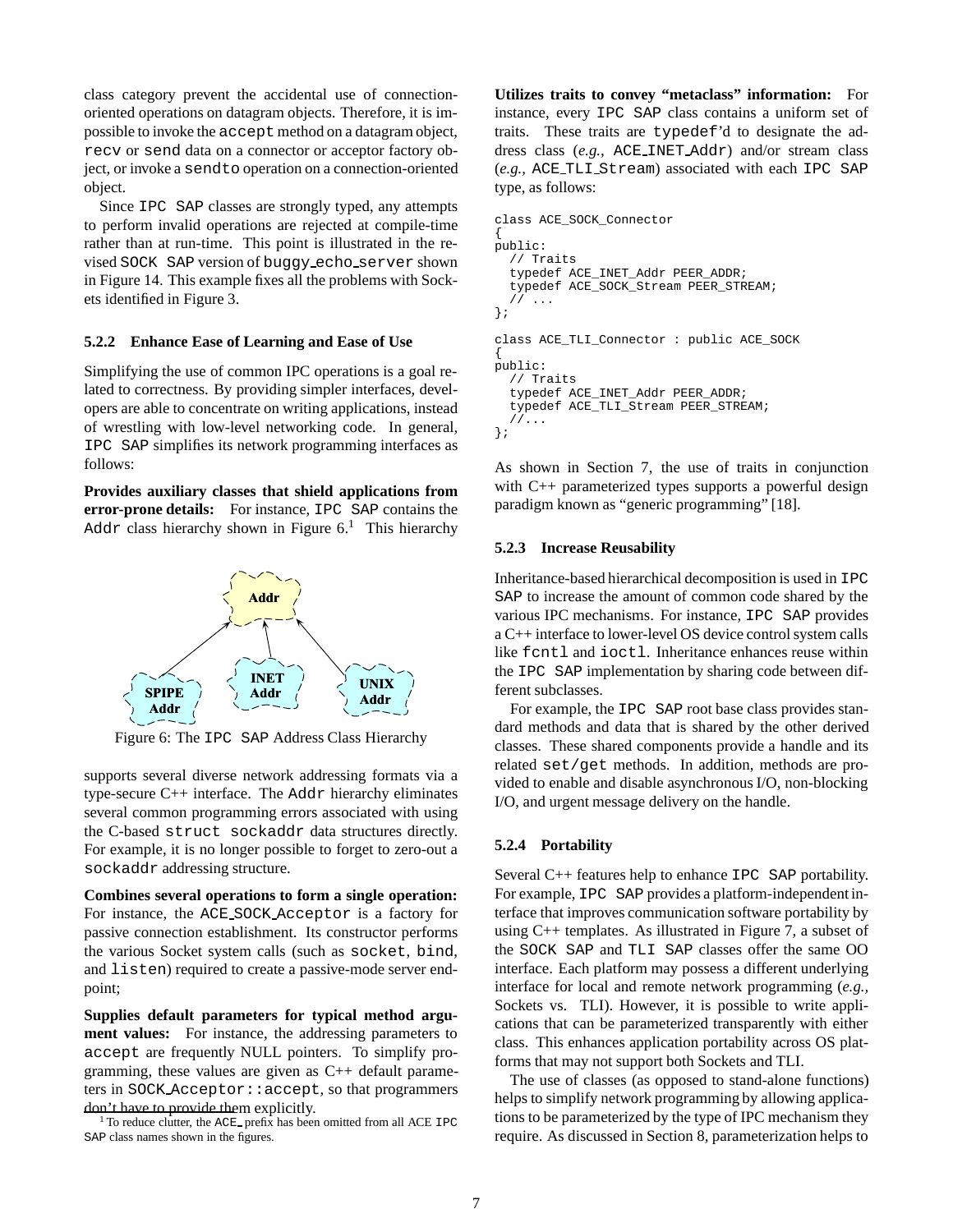

Figure 7: Using C++ Templates to Enhance Portability

improve portability among platforms that support different network programming interfaces (such as Sockets or TLI).

#### **5.2.5 Performance**

To encourage developers to substitute IPC SAP for existing interfaces, it is designed to operate efficiently. The following techniques help improve performance without sacrificing clarity and modularity:

**Use inline functions:** Many IPC SAP methods are specified as C++ inline functions. This eliminates the extra runtime overhead of calling IPC SAP methods. Inlining is a reasonable approach since each method is very short (averaging approximately 3 lines per method).

**Avoid virtual functions:** Virtual functions are not used in the IPC SAP inheritance hierarchy. This improves performance since (1) it eliminates indirect vtable function pointer dispatching and (2) it facilitates the direct inlining of certain short, frequently-accessed methods (such as sending and receiving user data).

# **6 The Object-Oriented Design of IPC SAP**

This section describes the OO design of the C++ class categories that comprise IPC SAP, with particular emphasis on the design of the SOCK SAP C++ wrapper for Sockets. SOCK SAP has been ported to many UNIX platforms, as well as to the WinSock network programming interface. Readers who are not interested in this level of detail may want to skip to Section 8, which discusses the general principles underlying the design of the SOCK SAP wrappers.

# **6.1 Overview of SOCK SAP**

SOCK SAP is designed to overcome the limitations with Sockets described in Section 4. The primary benefits of using C++ wrappers to encapsulate the Socket interface are:

- *Enhanced typesafety* SOCK SAP detects many subtle application typesystem violations at compile-time.
- *Portability* SOCK SAP provides a portable platformindependent network programming interface.
- *Ease of use* SOCK SAP greatly reduces the amount of application code and development effort expended on lower-level network programming details.
- *Efficient* SOCK SAP enhances the software qualities listed above without sacrificing performance [1].

The SOCK SAP class category provides applications with an OO interface to the Internet-domain and UNIX-domain protocol families [6]. SOCK SAP consists of  $\sim$ 12 C++ classes. The general structure of SOCK SAP corresponds to the taxonomy of *communication services*, *connection roles*, and *communication domains* shown in Figure 8. It is instruc-



Figure 8: Taxonomy of SOCK SAP Classes and Communication Dimensions

tive to compare Figure 4 with Figure 8. The components in Figure 8 are more concise since they use C++ wrappers to encapsulate the behavior of multiple Socket mechanisms within classes related by inheritance.

Each class in SOCK SAP provides an abstract interface for a subset of mechanisms that comprise the overall class category. The functionality of various types of Internetdomain and UNIX-domain Sockets is achieved by inheriting mechanisms from the appropriate classes described below. These classes and their relationships are illustrated via Booch notation [19] in Figure  $9<sup>2</sup>$ 

Applications access the functionality of the underlying Internet-domain or UNIX-domain Socket types by inheriting or instantiating the appropriate SOCK SAP subclasses

<sup>&</sup>lt;sup>2</sup> Dashed clouds indicate classes and directed edges indicate inheritance relationships between these classes, *e.g.*, ACE\_SOCK\_Stream inherits from ACE SOCK.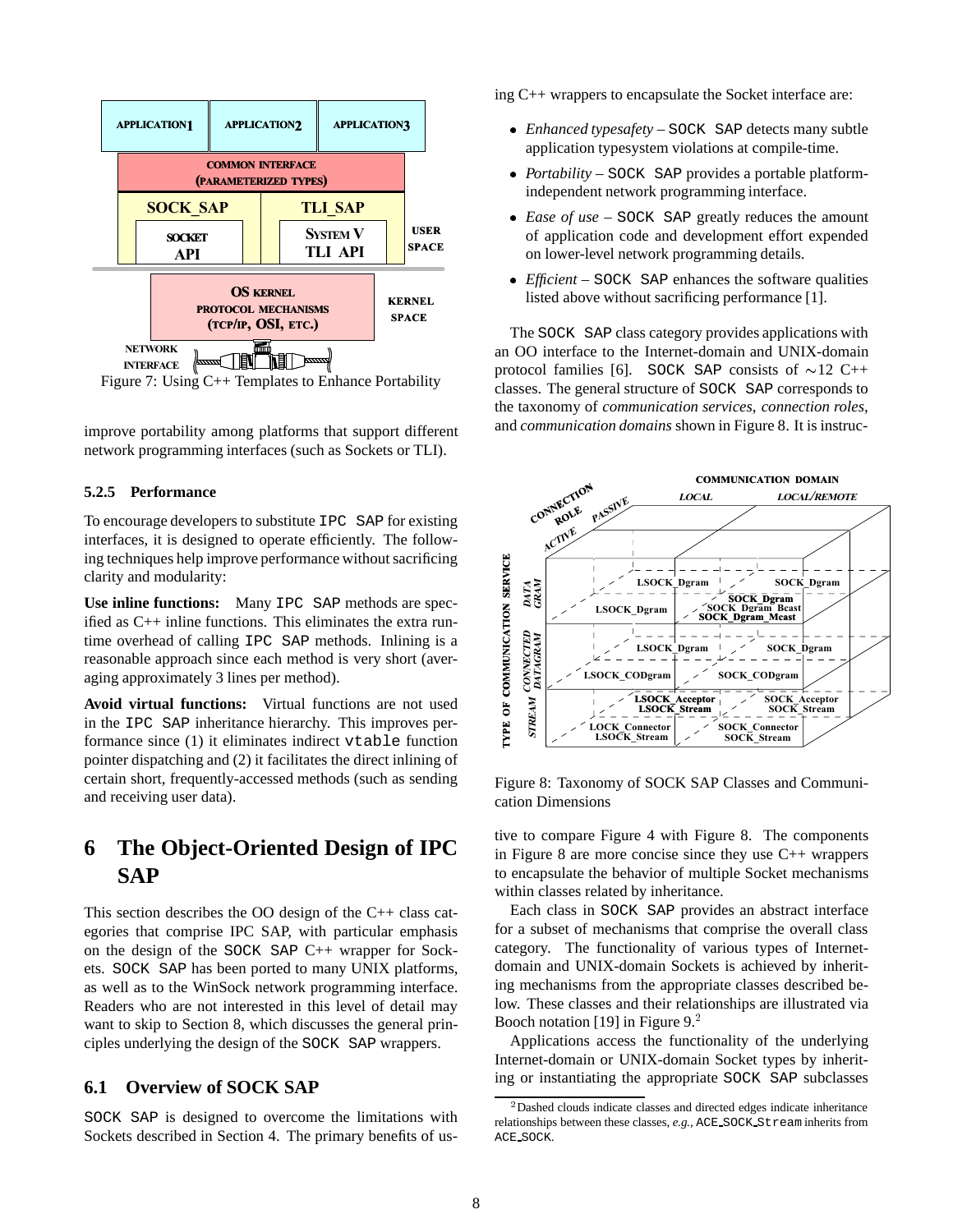

Figure 9: The SOCK SAP Class Categories

shown in Figure 9. The ACE SOCK\* subclasses encapsulate Internet-domain functionality and the ACE LSOCK\* subclasses encapsulate UNIX-domain functionality, as described below.

#### **6.1.1 Base Classes**

The IPC SAP, ACE SOCK, and ACE LSOCK classes anchor the inheritance hierarchy and enable subsequent derivation and code sharing. Objects of these classes cannot be instantiated since their constructors are declared in the protected section of the class definition.

**IPC SAP:** This class is the root of the IPC SAP hierarchy of C++ wrappers for interprocess communication mechanisms. It provides mechanisms common to all IPC SAP components, *i.e.*, SOCK SAP, TLI SAP, SPIPE SAP, and FIFO SAP. For instance, it provides methods that set a handle into non-blocking mode or enable asynchronous, signal-driven I/O.

**SOCK:** This class is the root of the SOCK SAP hierarchy. It provides mechanisms common to all other classes, such as opening and closing local endpoints of communication and handling options (like selecting Socket queue sizes and enabling group communication).

**LSOCK:** This class provides mechanisms that allow applications to send and receive open file handles between unrelated processes on the local host machine (hence the prefix 'L'). Note that System V and BSD UNIX both support this feature, though Windows NT does not. Other classes inherit from ACE LSOCK to obtain this functionality.

SOCK SAP distinguishes between the ACE LSOCK\* and ACE SOCK\* classes on the basis of network address formats and communication semantics. In particular, the ACE LSOCK\* classes use UNIX pathnames as addresses and allow only intra-machine IPC. The ACE SOCK\* classes, on the other hand, use Internet Protocol (IP) addresses and port numbers and allow both intra- and inter-machine IPC.

#### **6.1.2 Connection Establishment**

Communication software is typified by asymmetric connection roles between clients and servers. In general, servers listen *passively* for clients to initiate connections *actively* [20]. The structure of passive/active connection establishment and data transfer relationships are captured by the following connection-oriented SOCK SAP classes:

#### **ACE SOCK Acceptor**

**and ACE LSOCK Acceptor:** These classes are factories [21] that passively establish new endpoints of communication in response to active connection requests. The ACE SOCK Acceptor and ACE LSOCK Acceptor produce ACE SOCK Stream and ACE LSOCK Stream connection endpoint objects, respectively.

**ACE SOCK Connector and ACE LSOCK Connector:** These classes are factories that actively establish new endpoints of communication. These classes establish connections with remote endpoints and produce the appropriate \*Stream object when a connection is established. A connection may be initiated either synchronously or asynchronously. The ACE SOCK Connector and ACE LSOCK Connector factories produce ACE SOCK Stream and ACE LSOCK Stream connection endpoint objects, respectively.

Note that the \*Acceptor and Connector classes provide no methods for sending or receiving data. Instead, they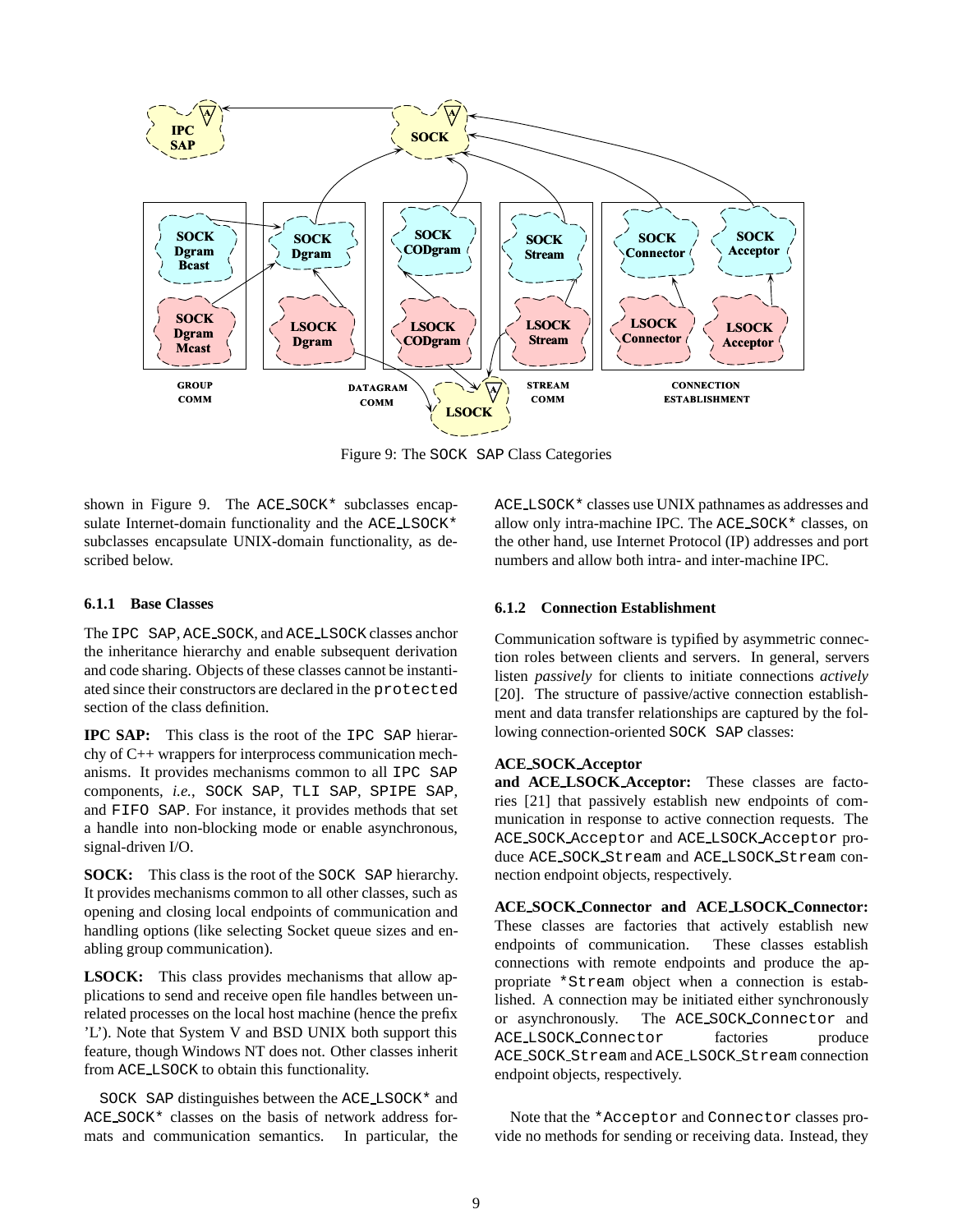are factories that produce the \*Stream data transfer objects described below. The use of strongly-typed factory interfaces detects and prevents accidental misuse of local and non-local \*Stream objects at compile-time. In contrast, the Socket interface can only detect these type mismatches at run-time.

#### **6.1.3 Stream Communication**

Although establishing connections requires a distinction between active and passive roles, once a connection is established data may be exchanged in any order according to the protocol used by the endpoints. SOCK SAP isolates the data transfer behavior in the following classes:

**ACE SOCK Stream and ACE LSOCK Stream:** These classes are created by the \*Acceptor or \*Connector factories described above. The \*Stream classes provide mechanisms for transferring data between two processes. ACE LSOCK Stream objects exchange data between processes on the same host machine; ACE SOCK Stream objects exchange data between processes that can reside on different host machines.

The overloaded send and recv \*Stream methods provide standard UNIX write and read semantics. Thus, a send or recv may write or read less, respectively, than the requested number of bytes. These "short-writes" and "shortreads" occur due to buffering in the OS and flow control in the transport protocol. To reduce programming effort, the the \*Stream classes provide send n and recv n methods that allow transmission and reception of exactly <sup>n</sup> bytes. "Scatter-read" and "gather-write" methods are also provided to efficiently send and receive multiple buffers of data simultaneously.

### **6.1.4 Datagram Communication**

This paper focuses primarily on connection-oriented stream communication. However, the Socket interface also provides connectionless service that uses the IP and UDP protocols in the Internet protocol suite. IP and UDP are unreliable datagram services that do not guarantee a particular message will arrive at its destination. Connectionless service is used by applications (such as rwho daemons [6]) that can tolerate some degree of loss. In addition, IP and UDP provide a foundation for higher-layer reliable protocols like TCP and Sun RPC.

The SOCK SAP Socket wrappers encapsulate Socket datagram communication with the following classes:

**ACE SOCK Dgram and ACE LSOCK Dgram:** These classes provide mechanisms for exchanging datagrams between processes running on local and/or remote hosts. Unlike the connected-datagram classes described below, each send and recv operation must provide the address of the service with every datagram sent or received. ACE LSOCK Dgram inherits all the operations of both ACE SOCK Dgram and ACE LSOCK. It only exchanges datagrams between processes on the same host. The ACE SOCK Dgram class, on the other hand, may exchange datagrams between processes on local and/or remote hosts.

**ACE SOCK CODgram and ACE LSOCK CODgram:** These classes provide a "connected-datagram" mechanism. Unlike the connectionless classes described above, these classes allow the send and recv operations to omit the address of the service when exchanging datagrams. Note that the connected-datagram mechanism is only a syntactic convenience since there are no additional semantics associated with the data transfer (*i.e.,* datagram delivery remains unreliable). ACE SOCK CODgram inherits mechanisms from the ACE SOCK base class. ACE LSOCK CODgram inherits mechanisms from both ACE SOCK CODgram and ACE LSOCK (which provides the ability to pass file handles).

### **6.1.5 Group Communication**

Standard TCP and UDP communication is point-to-point. However, some applications benefit from more flexible delivery mechanisms that provide group communication. Therefore, the following classes encapsulate the multicast and broadcast protocols provided by the Internet protocol suite:

**ACE SOCK Dgram Mcast:** This class provides mechanisms for multicasting UDP datagrams to processes running on local and/or remote hosts attached to local subnets. The interface for this class supports the multicast of datagrams to a particular multicast group. This class shields the end-user from the low-level details required to utilize multicasting effectively.

**ACE SOCK Dgram Bcast:** This class provides mechanisms for broadcasting UDP datagrams to processes running on local and/or remote hosts attached to local subnets. The interface for this class supports the broadcast of datagrams to (1) all network interfaces connected to the host machine or (2) a particular network interface. This class shields the end-user from the low-level details required to utilize broadcasting effectively.

The ACE SOCK Dgram Bcast class is used below to broadcast a message to all servers listening on a designated port number in a LAN subnet:

```
int
main (int argc, char *argv[])
{
  ACE_SOCK_Dgram_Bcast b_sap (ACE_Addr::sap_any);
  char *msg;
  u_short b_port;
  msg = argc > 1 ? argv[1] : "hello world\n";
  b_{\text{port}} = \text{argc} > 2 ? atoi (\text{argv}[2]) : 12345;
  if (b_sap.send (msg, strlen (msg),
                   b_{port}) == -1)perror ("can't send broadcast");
  return 0;
}
```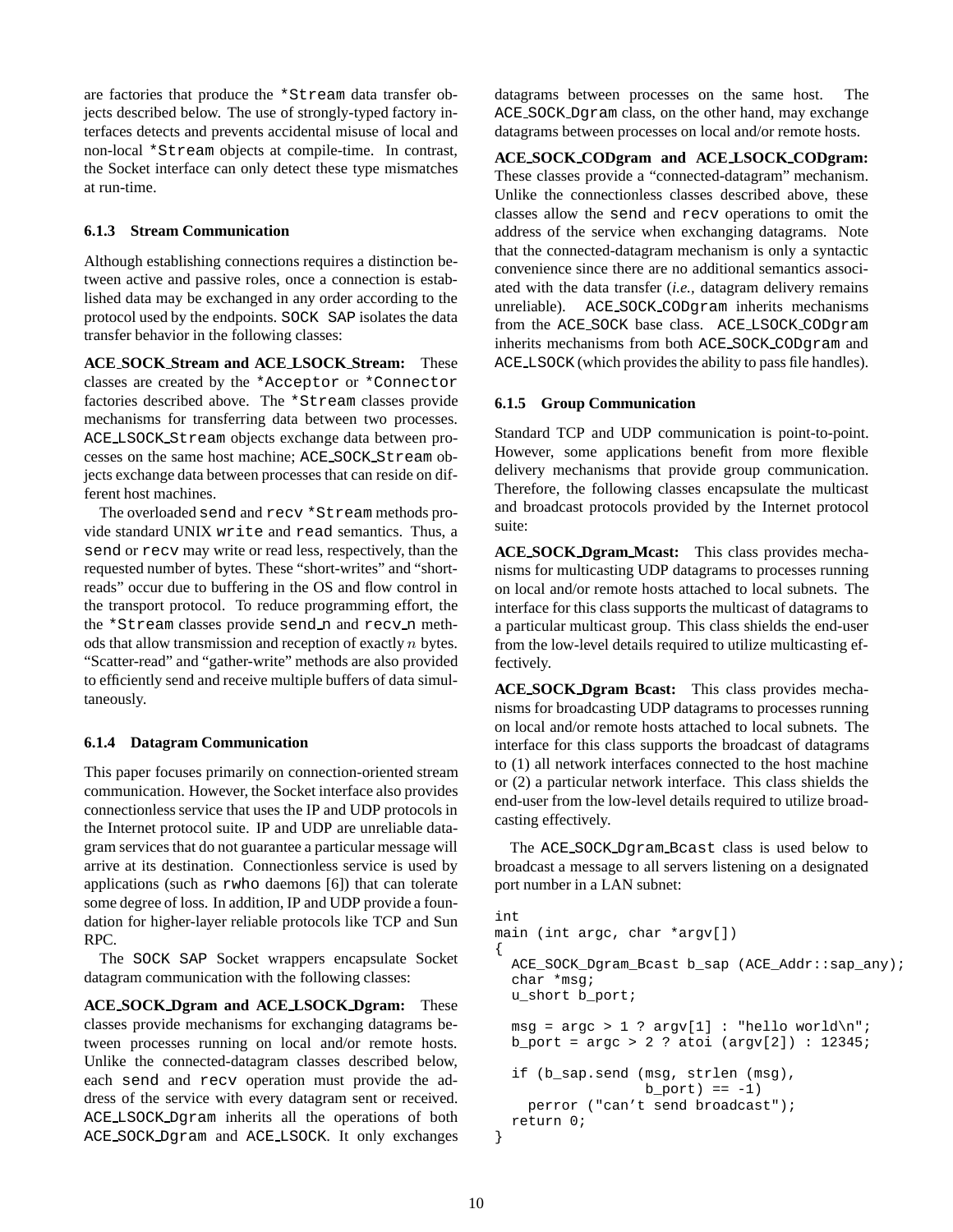It is instructive to compare this concise example with the dozens of lines of C source code required to implement broadcasting using the Socket interface directly.

### **6.2 Network Addressing**

Designing an efficient, general-purpose network addressing interface is hard. The difficulty stems from trying to represent different network address formats with a space efficient and uniform interface. Different address formats store diverse types of information represented with various sizes.

For example, an Internet-domain service (such as ftp or telnet) is identified using two fields: (1) a four-byte IP address (which uniquely identifies the remote host machine throughout the Internet) and (2) a two-byte port number (which is used to demultiplex incoming protocol data units to the appropriate client or server process on the remote host machine). In contrast, UNIX-domain Sockets rendezvous via UNIX pathnames (which may be up to 108 bytes in length and are meaningful only on a single local host machine).

The existing sockaddr-based network addressing structures provided by the Socket interface is cumbersome and error-prone. It requires developers to explicitly initialize all the bytes in the address structure to 0 and to use explicit casts. In contrast, the SOCK SAP addressing classes shown in Figure 6 contain mechanisms for manipulating network addresses.

The constructors for the Addr base class ensure that all fields are automatically initialized correctly. Moreover, the different sizes, formats, and functionality that exist between different address families are encapsulated in the derived address subclasses. This makes it easier to extend the network addressing scheme to encompass new communication domains. For example, the UNIX Addr subclass is associated with the ACE LSOCK\* classes, the ACE INET Addr subclass is associated with the ACE\_SOCK\* and ACE\_TLI\* classes, and the SPIPE Addr subclass is associated with the STREAM pipe wrappers in SPIPE SAP.

# **6.3 TLI SAP**

The TLI SAP class category provides a C++ interface to the System V Transport Layer Interface (TLI). The TLI SAP inheritance hierarchy for TLI is almost identical to the SOCK SAP C++ wrapper for Sockets. The primary difference is that TLI and TLI SAP do not define an interface to the UNIX-domain protocol family. By combining C++ features (such as default parameter values and templates) together with the tirdwr (the read/write compatibility STREAMS module), it becomes relatively straightforward to develop applications that may be parameterized at compile-time to operate correctly over either a Socket or TLI network programming interface.

The following code illustrates how  $C_{++}$  templates may be applied to parameterize the IPC mechanisms used by an application. This code was extracted from the distributed logging facility described in [22]. In the code below, a subclass derived from Event Handler is parameterized by a particular type of network programming interface and its corresponding protocol address class:

```
// Logging_Handler header file.
template <class PEER_STREAM>
class Logging_Handler : public Event_Handler
{
public:
  Logging_Handler (void);
  virtual ˜Logging_Handler (void);
  virtual int handle_close (int);
  virtual int handle_input (int);
  virtual int get_handle (void) const
  {
    return this->xport_sap.get_handle ();
  }
protected:
 PEER_STREAM xport_sap;
};
```
Depending on certain properties of the underlying OS platform (such as whether it is BSD-based SunOS 4.x or System V-based SunOS 5.x), the logging application may instantiate the Client Handler class to use either SOCK SAP or

```
#if defined (MT_SAFE_SOCKETS)
typedef ACE_SOCK_Stream PEER_STREAM;
#else
typedef ACE_TLI_Stream PEER_STREAM;
// Logging application.
#endif // MT_SAFE_SOCKETS.
class Logging_Handler :
  public Logging_Handler<PEER_STREAM>
{
  // ...
};
```
TLI SAP, as shown below:

The increased flexibility offered by templates is useful when developing portable applications that run on multiple OS platforms. For instance, the ability to parameterize applications by network programming interface is necessary across variants of SunOS platforms. In particular, the Socket implementation in SunOS 5.2 was not thread-safe and the TLI implementation in SunOS 4.x contained a number of serious defects.

TLI SAP also shields applications from many peculiarities of the TLI interface. For example, the accept method in the ACE TLI Acceptor class encapsulates the subtle application-level code required to handle the non-intuitive, error-prone behavior of tlisten and taccept in a concurrent server with a qlen  $> 1$  [5]. The accept method passively establishes client connection requests. Through the use of C++ default parameter values, the standard method for calling the accept method is syntactically equivalent for both TLI SAP-based and SOCK SAP-based applications.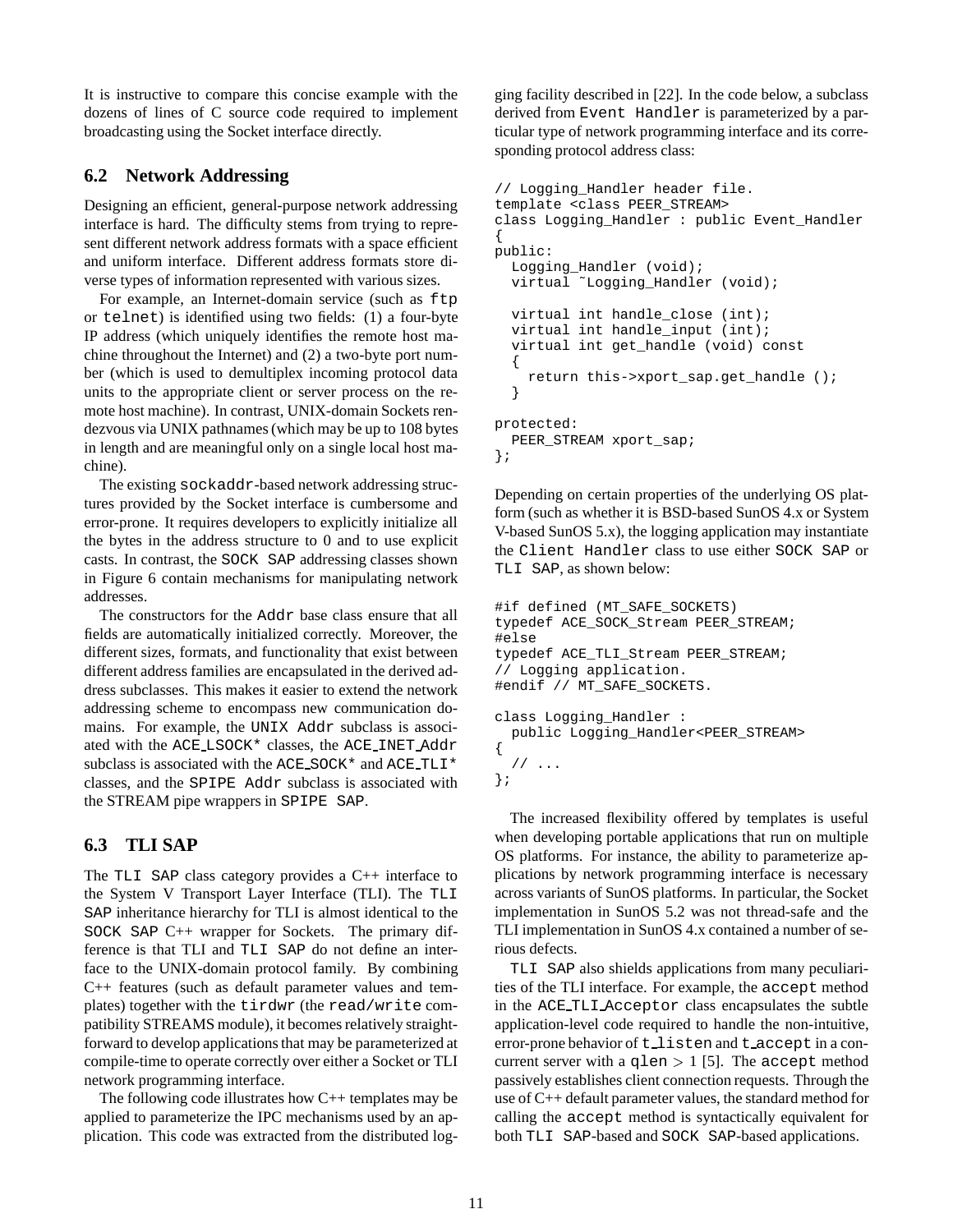### **6.4 SPIPE SAP and FIFO SAP**

The SPIPE SAP class category provides a C++ wrapper interface for mounted STREAM pipes and connld [17]. The SPIPE SAP inheritance hierarchy mirrors the one used for SOCK SAP and TLI SAP. It offers functionality that is similar to the SOCK SAP ACE LSOCK\* classes (which themselves encapsulate UNIX-domain Sockets). However, SPIPE SAP is more flexible than the ACE LSOCK\* interface since it enables STREAM modules to be "pushed" and "popped" to and from SPIPE SAP endpoints, respectively. SPIPE SAP also supports bi-directional delivery of bytestream and prioritized message data between processes and/or threads executing within the same host machine [16].

The FIFO SAP class category encapsulates the UNIX FIFO mechanism.

# **7 Programming with SOCK SAP C++ Wrappers**

This section illustrates the ACE SOCK SAP C++ wrappers by using them to develop a client/server streaming application. This application is a simplified version of the ttcp program described in [1]. For comparison, this application is also written with Sockets. Most of the error checking has been omitted in these examples to keep them short. Naturally, robust programs should check the return values of library and system calls.

Figures 10 and 11 present a client/server program written in C that uses Internet-domain Sockets and select to implement the stream application. The server shown in Figure 11 creates a passive-mode listener Socket and waits for clients to connect to it. Once connected, the server receives the data transmitted from the client and displays the data on its standard output stream. The client-side shown in Figure 10 establishes a TCP connection with the server and transmits its standard input stream across the connection. The client uses non-blocking connections to limit the amount of time it waits for a connection to be accepted or refused.

Most of the error checking for return values has been omitted to save space. However, it is instructive to note all the Socket initialization, network addressing, and flow control details that must be programmed explicitly to make even this simple example work correctly. Moreover, the code in Figures 10 and 11 is not portable to platforms that do not support both Sockets and select.

Figures 12 and 13 use SOCK SAP to reimplement the C versions of the client/server programs. The SOCK SAP programs implement the same functionality as those presented in Figure 10 and Figure 11. The SOCK SAP C++ programs exhibit the following benefits compared with the Socketbased C implementation:

**Increased clarity:** *e.g.,* network addressing and host location is handled by the Addr class shown in Figure 6, which

```
#define PORT_NUM 10000
#define TIMEOUT 5
/* Socket client. */
void send_data (const char host[], u_short port_num)
{
 struct sockaddr_in peer_addr;
 struct hostent *hp;
  char buf[BUFSIZ];
 int s_sd, w_bytes, r_bytes, n;
  /* Create a local endpoint of communication */
 s_sd = socket (PF_INET, SOCK_STREAM, 0);
  /* Set s_sd to non-blocking mode. */
 n = fcnt1 (s_s/d, F_GETFL, 0);fcntl (s_sd, F_SETFL, n | O_NONBLOCK);
  /* Determine IP address of the server */
 hp = qethostbyname (host);/* Set up address information to contact server */
 memset ((void *) &peer_addr, 0, sizeof peer_addr);
 peer_addr.sin_family = AF_INET;
 peer_addr.sin_port = port_num;
 memcpy (&peer_addr.sin_addr,
         hp->h_addr, hp->h_length);
  /* Establish non-blocking connection server. */
  if (connect (s_sd, (struct sockaddr *) &peer_addr,
              sizeof peer_addr) == -1) {
    if (errno == EINPROGRESS) {
      struct timeval tv = \{TIMEOUT, 0\};fd_set rd_sds, wr_sds;
     FD_ZERO (&rd_sds);
     FD_ZERO (&wr_sds);
     FD_SET (s_sd, &wr_sds);
     FD_SET (s_sd, &rd_sds);
      /* Wait up to TIMEOUT seconds to connect. */
      if (select (s_sd + 1, &rd_sds, &wr_sds,
                  0, \&tv <= 0)
       perror ("connection timedout"), exit (1);
      // Recheck if connection is established.
      if (connect (s_sd,
                   (struct sockaddr *) &peer_addr,
                  sizeof peer_addr) == -1
          && errno != EISCONN)
        perror ("connect failed"), exit (1);
    }
 }
  /* Send data to server (correctly handles
     "short writes" due to flow control) */
 while ((r_bytes = read (0, but, sizeof but)) > 0)for (w_bytes = 0; w_bytes < r_bytes; w_bytes += n)n = write (s_sd, buf + w_bytes,
                 r_bytes - w_bytes);
  /* Close down the connection. */
 close (s_sd);
}
int main (int argc, char *argv[])
{
 char *host = \arg z > 1 ? \arg v[1] : "ics.uci.edu";
 u_short port_num =
   htons (argc > 2 ? atoi (argv[2]) : PORT_NUM);
  /* Send data to the server. */
  send_data (host, port_num);
 return 0;
```
Figure 10: Socket-based Client Example

}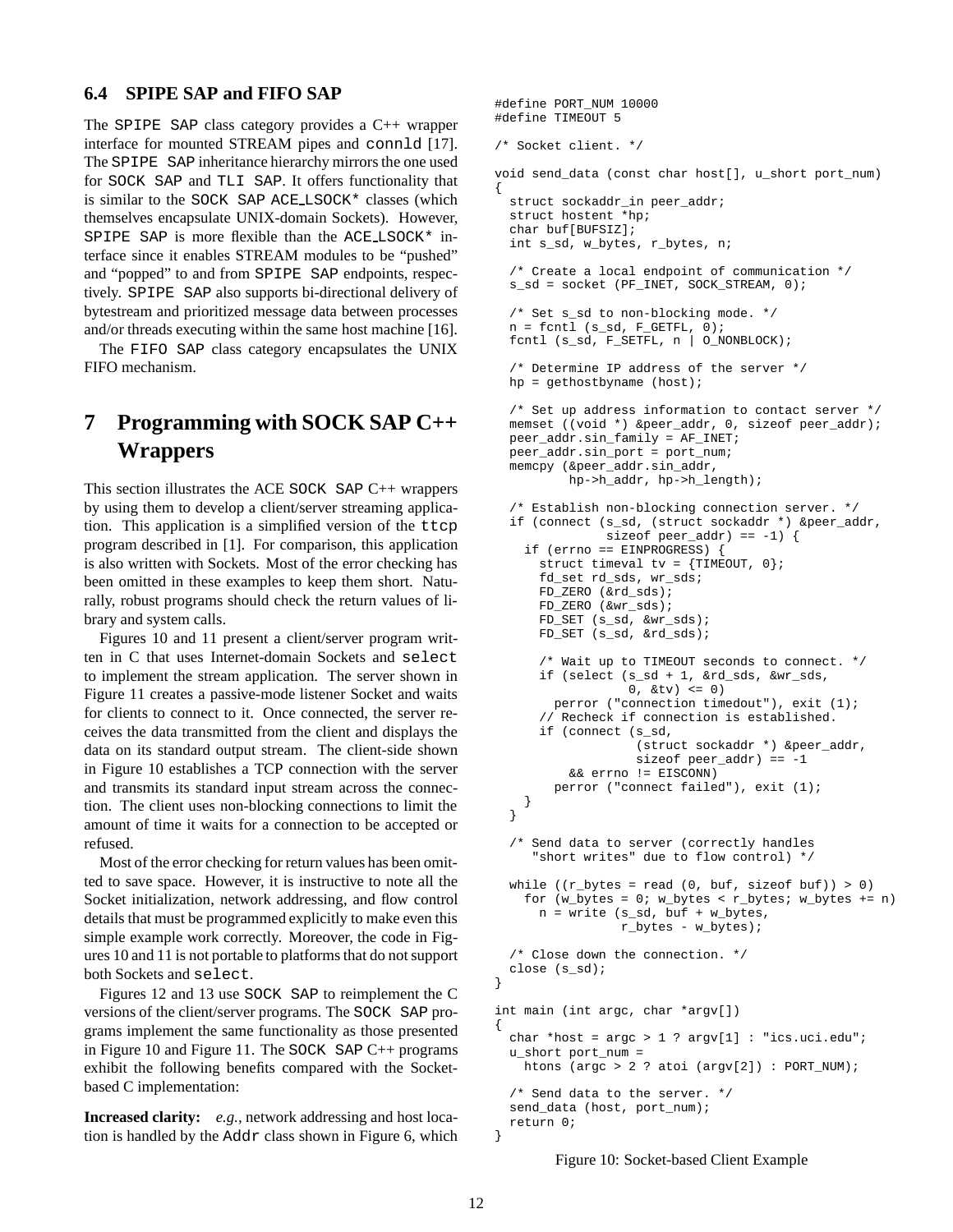```
#define PORT_NUM 10000
/* Socket server. */
void recv_data (u_short port_num)
{
  struct sockaddr_in s_addr;
  int s_sd;
  /* Create a local endpoint of communication */
 s_sd = socket (PF_INET, SOCK_STREAM, 0);
  /* Set up the address information for a server */
 memset ((void *) &s_addr, 0, sizeof s_addr);
  s_addr.sin_family = AF_INET;
  s_addr.sin_port = port_num;
  s_addr.sin_addr.s_addr = INADDR_ANY;
  /* Associate address with endpoint */
 bind (s_sd, (struct sockaddr *) &s_addr,
        sizeof s_addr);
  /* Make endpoint listen for service requests */
  listen (s_sd, 5);
  /* Performs the iterative server activities */
  for (i; j) {
    char buf[BUFSIZ];
    int r_bytes, n_sd;
    struct sockaddr_in peer_addr;
    int peer_addr_len = sizeof peer_addr;
    struct hostent *hp;
    /* Create a new endpoint of communication */
    while ((n_sd = accept (s_sd, &peer_addr,
                           \&peer\_addr\_len)) == -1&& errno == EINTR)
     continue;
   hp = gethostbyaddr (&peer_addr.sin_addr,
                        peer_addr_len, AF_INET);
   printf ("client %s\n", hp->h_name);
    /* Read data from client (terminate on error) */
    while ((r bytes = read (n sd, buf, sizeof buf)) > 0)
     write (1, buf, r_bytes);
    /* Close the new endpoint
       (listening endpoint remains open) */
    close (n_sd);
  }
  /* NOTREACHED */
}
int main (int argc, char *argv[])
{
  u_short port_num =
   htons (argc > 1 ? atoi (argv[1]) : PORT_NUM);
  // Receive data from clients.
 recv_data (port_num);
 return 0;
}
                                                        static const int PORT_NUM = 10000;
                                                        static const int TIMEOUT = 5;
                                                         {
                                                          }
                                                        }
                                                          return 0;
                                                        }
```


```
// SOCK_SAP Client.
template <class CONNECTOR>
void send_data (CONNECTOR::PEER_ADDR peer_addr)
  // Data transfer object.
  CONNECTOR::PEER_STREAM peer_stream;
  // Establish connection without blocking.
  CONNECTOR connector
    (peer_stream, peer_addr, ACE_NONBLOCK);
  if (peer_stream.get_handle () == -1) {
    // If non-blocking connection is in progress,
    // wait up to TIMEOUT seconds to complete.
   Time_Value timeout (TIMEOUT);
    if (errno != EWOULDBLOCK ||
        connector.complete
         (peer_stream, peer_addr, &timeout) == -1)
      perror ("connector"), exit (1);
 // Send data to server (send_n() handles
 // "short writes" correctly).
 char buf[BUFSIZ];
  for (int r_bytes;
       (r_bytes = read (0, but, sizeof but)) > 0;
   peer_stream.send_n (buf, r_bytes);
  // Explicitly close the connection.
  peer_stream.close ();
int main (int argc, char *argv[])
  char * host = argc > 1 ? argv[1] : "ics.uci.edu";
```
u\_short port\_num = htons (argc > 2 ? atoi (argv[2]) : PORT NUM); // Address of the server. ACE\_INET\_Addr s\_addr (port\_num, host)

// Use SOCK SAP wrappers on client's side. send\_data <ACE\_SOCK\_Connector> (s\_addr);

Figure 12: SOCK SAP-based Client Example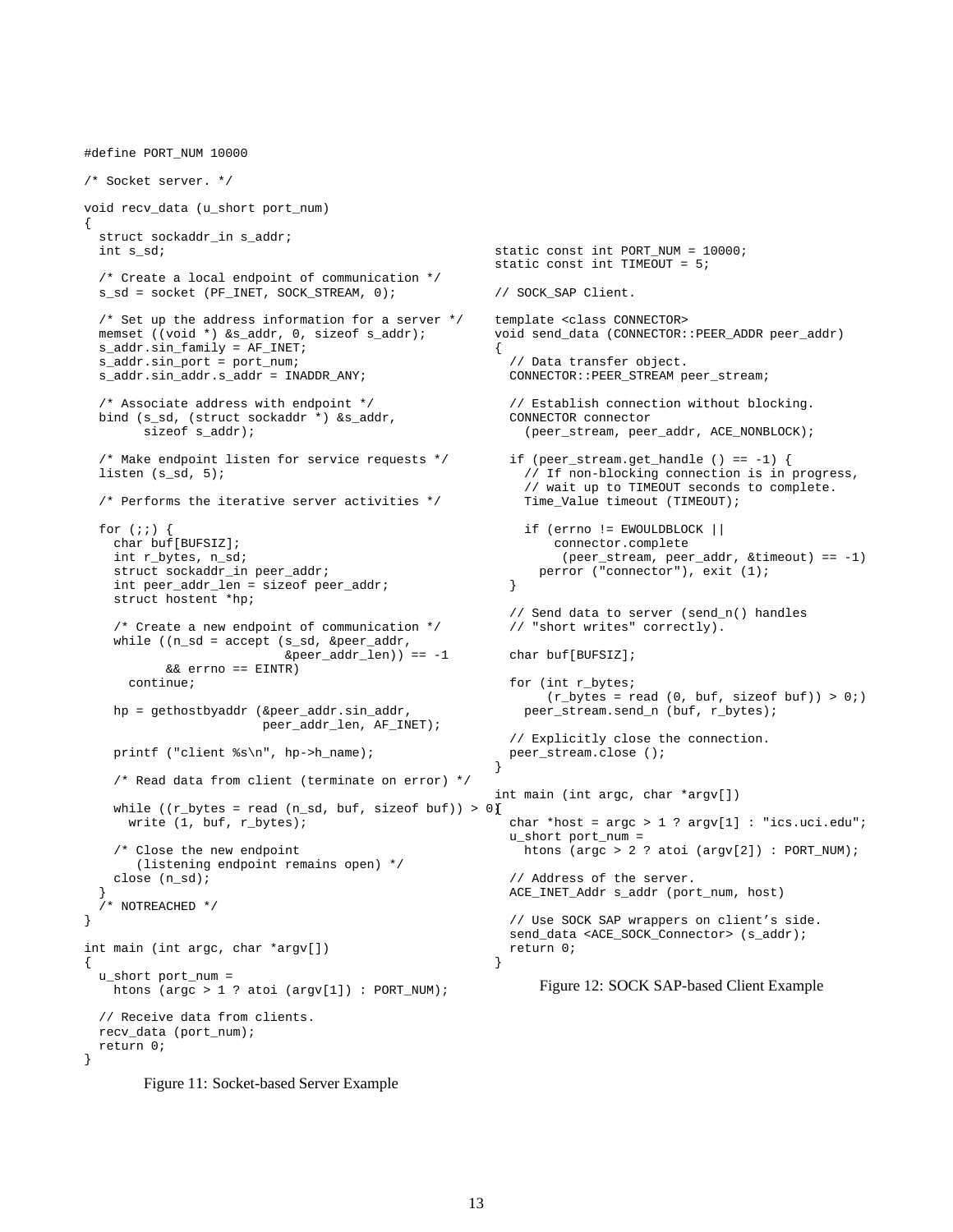```
static const int PORT NUM = 10000;
// SOCK_SAP Server.
template <class ACCEPTOR>
void recv_data (ACCEPTOR::PEER_ADDR s_addr)
{
  // Factory for passive connection establishment.
  ACCEPTOR acceptor (s_addr);
  // Data transfer object.
  ACCEPTOR::PEER_STREAM peer_stream;
  // Remote peer address.
  ACCEPTOR::PEER_ADDR peer_addr;
  // Performs iterative server activities.
  for (i; i) {
    // Create a new STREAM endpoint
    // (automatically restarted if errno == EINTR).
    acceptor.accept (peer_stream, &peer_addr);
    printf ("client %s\n", peer_addr.get_host_name ());                            in the client to
    // Read data from client (terminate on error).
    char buf[BUFSIZ];
    for (int r_bytes = 0;;) {
      r_bytes = peer_stream.recv (buf, sizeof buf);
      if (r_bytes > 0)
        write (1, buf, r_bytes);
      else
        break;
    }
    // Close peer_stream endpoint
    // (acceptor endpoint stays open).
    peer_stream.close ();
  }
   /* NOTREACHED */
}
int main (int argc, char *argv[])
{
  u_short port_num =
    \arg c == 1 ? \text{PORT\_NUM} : \text{atoi} (\arg v[1]);// Port for the server.
  ACE_INET_Addr s_addr (port_num);
  // Use Socket wrappers on server's side.
  recv_data<ACE_SOCK_Acceptor> (s_addr);
  return 0;
}
```
Figure 13: SOCK SAP-based Server Example

hides the subtle and error-prone details that must be programmed explicitly in Figures 10 and 11. Moreover, the low-level details of non-blocking connection establishment are performed by the SOCK Connector factory. In addition, the use of template *traits* minimizes the number of type parameters that must be specified when instantiated the parameterized functions.

**Increased typesafety:** *e.g.,* the ACE SOCK Acceptor and ACE SOCK Connector connection factories create ACE SOCK Stream objects. This prevents the type errors shown in Figure 3 from occurring at run-time.

**Decreased program size:** *e.g.,* a substantial reduction in the lines of code results from localizing active and passive connection establishment in the ACE SOCK Acceptor and ACE SOCK Connector connection factories. In addition, default values are provided for constructor and method parameters, which reduces the number of arguments needed for common usage patterns.

**Increased portability:** *e.g.,* due to the use of template traits, switching between Sockets and TLI simply requires changing

send\_data <ACE\_TLI\_Connector> (s\_addr);

send data <ACE\_SOCK\_Connector> (s\_addr);

and

recv\_data<ACE\_SOCK\_Acceptor> (s\_addr);

in the server to

recv\_data<ACE\_TLI\_Acceptor> (s\_addr);

As shown in Section 8, conditional compilation directives can be used to further decouple the communication software from reliance upon a particular type of network programming interface.

# **8 Socket Wrapper Design Principles**

This section describes the following design principles that are applied throughout the SOCK SAP class category:

- Enforce typesafety at compile-time
- Allow controlled violations of typesafety
- Simplify for the common case
- Replace one-dimensional interfaces with hierarchical class categories
- Enhance portability with parameterized types
- Inline performance critical methods
- Define auxiliary classes to hide error-prone details

Although these principles are widely known and widely used in domains like graphical user interfaces they have been less widely applied in the communication software domain.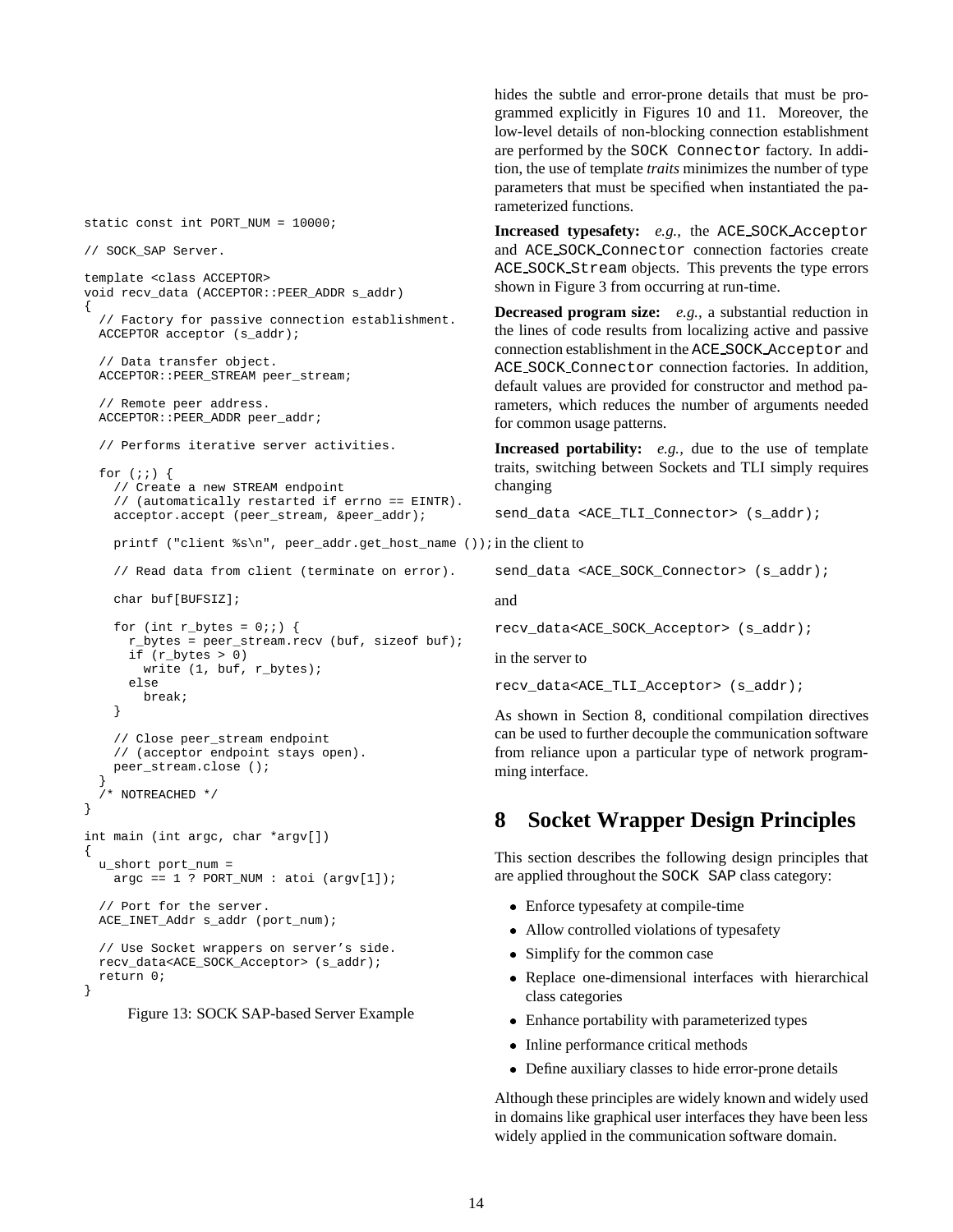#### **8.1 Enforce Typesafety at Compile-time**

Several limitations with Sockets discussed in Section 4 stem from the lack of typesafety in its interface. To enforce typesafety, SOCK SAP ensures all its objects are properly initialized via constructors. In addition, to prevent accidental violations of typesafety, only legal operations are permitted on SOCK SAP objects. This latter point is illustrated in the SOCK SAP revision of echo server shown in Figure 14. This version fixes the problems with Sockets and C identified in Figure 3. Since SOCK SAP classes are strongly typed, invalid operations are rejected at compile-time rather than at run-time. For example, it is not possible to invoke recv or send on a ACE SOCK Acceptor connection factory since these methods are not part of its interface. Likewise, return values are only used to convey success or failure of operations. This reduces the potential for misuse in assignment expressions.

#### **8.2 Allow Controlled Violations of Typesafety**

This principle is exemplified by the get handle and set handle methods provided by the IPC SAP root class. These methods extract and assign the underlying handle, respectively. By providing get handle and set handle, IPC SAP allows applications to circumvent its type-checking mechanisms in situations where applications must interface directly with UNIX system calls (such as select) that expect a handle. Another way of stating this principle is "make it easy to use SOCK SAP correctly, hard to use it incorrectly, but not impossible to use it in ways the class designers did not anticipate."

#### **8.3 Simplify for the Common Case**

This principle is applied in the following ways in the ACE C++ Socket wrappers:

**Supply default parameters for common method arguments:** for instance, the ACE SOCK Connector constructor has six parameters:

```
ACE_SOCK_Connector
  (ACE_SOCK_Stream &new_stream,
   const ACE_SOCK_Addr &remote_sap,
   ACE Time Value *timeout = 0,const ACE_SOCK_Addr &local_sap =
     (ACE_SOCK_Addr &) Addr::sap_any,
   int protocol_family = PF_INET,
   int protocol = 0);
```
However, only the first two commonly vary from call to call:

ACE SOCK Stream stream;

```
// Compiler supplies default values.
ACE_SOCK_Connector con (stream,
                        ACE INET Addr (port, host));
// ...
```
Therefore, to simplify programming, the values are given as defaults in the ACE SOCK Connector constructor so that programmers need not provide them every time.

```
int echo server (ACE_INET_Addr s_addr)
{
  // Initialize the passive mode server.
 ACE_SOCK_Acceptor acceptor (s_addr);
  // Data transfer object.
 ACE_SOCK_Stream peer_stream;
  // Client remote address object.
 ACE_INET_Addr peer_addr;
 // Accept a new connection.
 if (acceptor.accept (peer_stream,
                        \text{Eper}_\text{addr} ! = -1 \{char buf[BUFSIZ];
   for (size_t n;
         peer_stream.recv (buf, sizeof buf, n) > 0;)
      // Handles "short-writes."
      if (peer_stream.send_n (buf, n) != n)
       // Remainder omitted.
 }
}
```
Figure 14: SOCK SAP Revision of the Echo Server

**Define parsimonious interfaces:** This principle localizes the cost of using a particular abstraction. The IPC SAP interfaces limits the amount of details that application developers must remember. IPC SAP provides developers with clusters of classes that perform various types of communication (such as connection-oriented vs. connectionless) and various connection roles (such as active vs. passive). To reduce the chance of error, the ACE SOCK Acceptor class only permits operations that apply for programs playing passive roles and the ACE SOCK Connector class only permits operations that apply for programs playing an active role. In addition, sending and receiving open file handles has a much simpler calling interface using ACE SOCK SAP compared with using the highly-general UNIX sendmsg/recvmsg functions. For example, using ACE LSOCK\* classes to pass Socket handles is very concise:

```
ACE_LSOCK_Stream stream;
ACE_LSOCK_Acceptor acceptor ("/tmp/foo");
// Accept connection.
acceptor.accept (stream);
// Pass the Socket handle back to caller.
stream.send_handle (stream.get_handle ());
```
versus the code that is required to implement this using the Socket interface:

```
int n_sd;
int u_sd;
sockaddr_un addr;
u_char a[2];
iovec iov;
msghdr send_msg;
u_sd = socket (PF_UNIX, SOCK_STREAM, 0);
memset ((void *) &addr, 0, sizeof addr);
addr.sun_family = AF_UNIX;
strcpy (addr.sun_path, "/tmp/foo");
bind (u_sd, &addr, sizeof addr.sun_family +
                   strlen ("/tmp/foo"));
```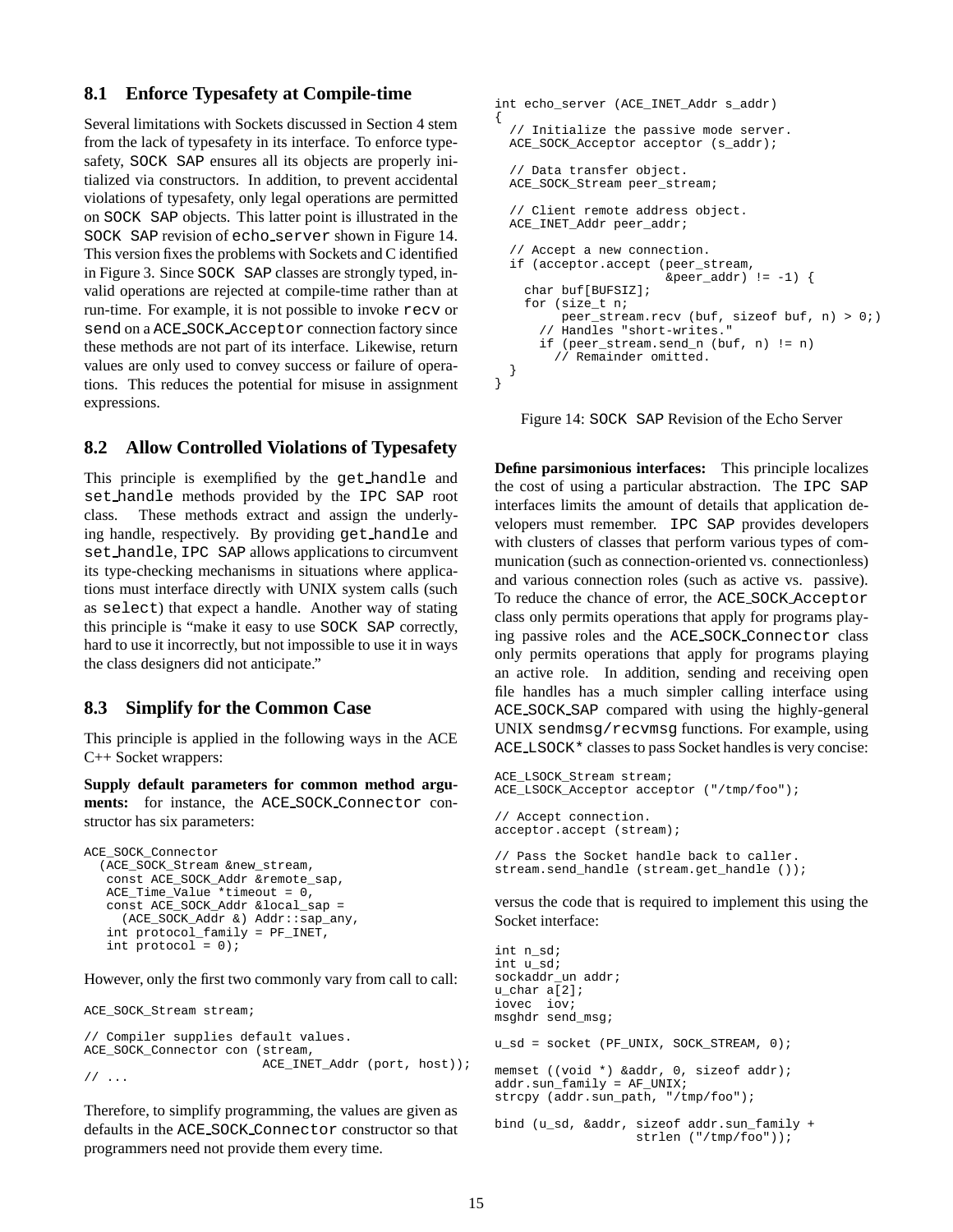```
listen (u_sd, 5);
// Accept connection.
n_sd = accept (u_sd, 0, 0);
// Sanity check.
a[0] = 0xab; a[1] = 0xcd;
iov.iov_base = (char *) a;
iov.iov_len = sizeof a;
send_msg.msg_iov = &iov;
send_{msg} \nmg{divlen} = 1;send_msg.msg_name = (char *) 0;
send_msg.msg_namelen = 0;
send_msg.msg_accrights = (char *) &n_sd;
send_msg.msg_accrightslen = sizeof n_sd;
// Pass the Socket handle back to caller.
sendmsg (n_sd, &send_msg, 0);
```
**Combine multiple operations into a single operation:**

Creating a conventional passive-mode Socket requires multiple calls:

```
int s_sd = socket (PF_INET, SOCK_STREAM, 0);
sockaddr_in addr;
memset (&addr, 0, sizeof addr);
addr.sin_family = AF_INET;
addr.sin_port = htons (port);
addr.sin_addr.s_addr = INADDR_ANY;
bind (s_sd, &addr, addr_len);
listen (s sd);
// ...
```
In contrast, the ACE SOCK Acceptor is a factory for passive connection establishment. Its constructor performs the Socket calls socket, bind, and listen required to create a passive-mode listener endpoint. Therefore, applications simply write the following:

```
ACE_INET_Addr addr (port);
ACE_SOCK_Acceptor acceptor (addr);
```
to achieve the functionality presented above.

# **8.4 Replace One-dimensional Interfaces with Hierarchical Class Categories**

This principle involves using hierarchically-related class categories to restructure existing one-dimensional Socket interfaces (shown in Figure 9). The criteria used to structure the SOCK SAP class category involved identifying, clustering, and encapsulating related Socket functions to maximize the reuse and sharing of class components.

Inheritance supports different subsets of functionality for the SOCK SAP class categories. For instance, not all operating systems support passing open file handles (*e.g.,* Windows NT). Thus, it is possible to omit the ACE LSOCK class (described in Section 6.1) from the inheritance hierarchy without affecting the interfaces of other classes in the SOCK SAP design.

Inheritance also increases code reuse and improves modularity. Base classes express *similarities* between class category components and derived classes express the *differences*. For example, the IPC SAP design places shared

```
template <class ACCEPTOR>
int echo_server (ACCEPTOR::PEER ADDR s addr)
{
  // Initialize the passive mode server.
 ACCEPTOR acceptor (s_addr);
  // Data transfer object.
 ACCEPTOR::PEER_STREAM peer_stream;
  // Remote address object.
 ACCEPTOR::PEER_ADDR peer_addr;
  // Accept a new connection.
 if (acceptor.accept (peer_stream,
                       \& \text{peer\_addr} != -1) {
    char buf[BUFSIZ];
   for (size_t n;
         peer_stream.recv (buf, sizeof buf,
                           n) > 0;)
      if (peer_stream.send_n (buf, n) != n)
        // Remainder omitted.
 }
}
```
Figure 15: Template Version of the Echo Server

mechanisms towards the "root" of the inheritance hierarchy in the IPC SAP and SOCK SAP base classes. These mechanisms include operations for opening/closing and setting/retrieving the underlying Socket handles, as well as certain option management functions that are common to all the derived SOCK SAP classes. Subclasses located towards the "bottom" of the inheritance hierarchy implement specialized operations that are customized for the type of communication provided (such as stream vs. datagram communication or local vs. remote communication). This approach avoids unnecessary duplication of code since the more specialized derived classes reuse the more general mechanisms provided at the root of the inheritance hierarchy.

# **8.5 Enhance Portability with Parameterized Types**

Wrapping Sockets with C++ classes (rather than stand-alone C functions) helps to improve portability by allowing the wholesale replacement of network programming interfaces via parameterized types. Parameterized types decouple applications from reliance on specific network programming interfaces. Figure 15 illustrates this technique by modifying the echo server to become a  $C_{++}$  function template. Depending on certain properties of the underlying OS platform (such as whether it implements TLI or Sockets more efficiently), the echo server may be instantiated with either SOCK SAP or TLI SAP classes, as shown below:

```
// Conditionally select IPC mechanism.
#if defined (USE_SOCKETS)
typedef ACE_SOCK_Acceptor ACCEPTOR;
#else // USE_TLI
typedef ACE_TLI_Acceptor ACCEPTOR;
#endif // USE_SOCKETS.
const int PORT_NUM = 10000;
int main (void)
{
```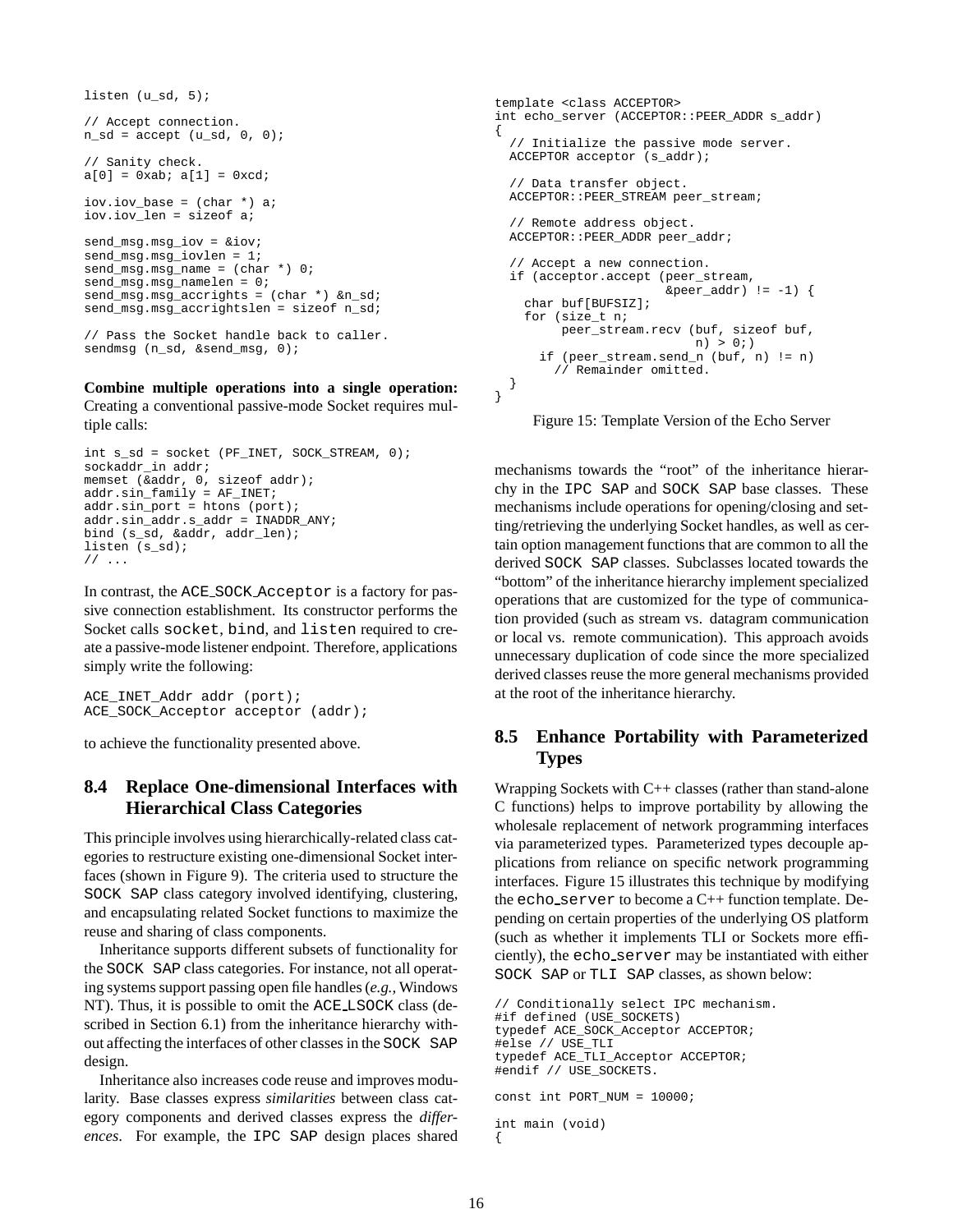```
// ...
 // Invoke the echo_server with appropriate
 // network programming interfaces. Note the
 // use of template traits for addr class.
 ACCEPTOR::PEER_ADDR addr (PORT_NUM);
 echo_server<ACCEPTOR> (addr);
}
```
In general, the use of parameterized types is less intrusive and more extensible than conventional alternatives, such as implementing multiple versions or littering conditional compilation directives throughout the source code.

For example, the SOCK SAP and TLI SAP classes offer the same OO interface (depicted in Figure 7). Certain OS platforms may possess different underlying network programming interfaces such as Sockets but not TLI or vice versa. Using IPC SAP, applications can be written that are transparently parameterized with either the SOCK SAP or TLI SAP class category. C++ templates support a loose form of type conformance that does not constrain an interface to encompasses *all* potential functionality. Instead, templates are used to parameterize application code that is carefully designed to invoke only a subset of methods that are common to the various communication abstractions (*e.g.,* open, close, send, recv, etc.).

The type abstraction provided by templates improves portability among platforms that support different network programming interfaces (such as Sockets or TLI). For example, the parameterizing the network programming interface turned out to be useful for developing applications across various SunOS platforms. The Socket implementation in SunOS 5.2 was not thread-safe and the TLI implementation in SunOS 4.x contains a number of serious defects.

# **8.6 Inline Performance-critical Methods**

To encourage developers to replace existing low-level network programming interfaces with C++ wrappers, the SOCK SAP implementation must operate efficiently. To ensure this, methods in the critical performance path (such as the ACE SOCK Stream recv and send methods) are specified as C++ inline functions to eliminate run-time function call overhead. Inlining is both time and space efficient since these methods are very short (approximately 2 or 3 lines per method). The use of inlining implies that virtual functions should be used sparingly since most contemporary C++ compilers do not fully optimize away virtual function overhead.

# **8.7 Define Auxiliary Classes that Hide Errorprone Programming Details**

The C interface to Socket addressing is awkward and errorprone. It is easy to neglect to zero-out a sockaddr in or convert port numbers to network byte-order. To shield applications from these low-level details, IPC SAP define the Addr class hierarchy (shown in Figure 6). This hierarchy supports several diverse network addressing formats

via a typesafe C++ interface. The Addr hierarchy eliminates common programming errors associated with using the C-based family of struct sockaddr data structures directly. For example, the constructor of ACE INET Addr automatically zeros-out the sockaddr addressing structure and converts the port number to network byte order, as follows:

```
class ACE_INET_Addr : public ACE_Addr
{
public:
  ACE_INET_Addr::ACE_INET_Addr (u_short port,
                                 long ip\_addr = 0)
  {
    memset (&this->inet_addr_, 0,
            sizeof this->inet_addr_);
    this->inet_addr_.sin_family = AF_INET;
    this->inet_addr_.sin_port = htons (port);
    memcpy (&this->inet_addr_.sin_addr,
            &ip_addr, sizeof ip_addr);
  }
private:
 sockaddr_in inet_addr_;
};
```
# **9 Concluding Remarks**

IPC SAP provides a family of  $OO C++$  wrappers that encapsulate standard local and remote IPC mechanisms available on contemporary operating systems. These encapsulated interfaces simplify the development of communication software by making it easier to write correct, compact, portable, and efficient code. In addition, the wrapper methodology facilitates organizational transition to  $C_{++}$  by (1) incrementally teaching developers OO design principles and (2) leveraging off of an existing code base in languages other than C++. This paper concludes by describing several advantages and disadvantages of using C++ to implement IPC SAP and outlining future papers that explore additional uses of IPC SAP.

**Advantages and Disadvantages of Using C++:** The primary advantages of C++ to develop wrappers include the following:

- *Encapsulate variation* Classes hide differences in addressing formats, such as Internet vs. UNIX-domain addressing. In addition, they encapsulate distinct interface behaviors in different classes. For instance, an ACE SOCK Acceptor object's interface is speciallytailored for server operations.
- *Enhance functional subsetting* Inheritance makes it easier to define functional subsets. For instance, the ACE LSOCK class can be omitted on operating systems that do not support passing of file handles.
- *Increased portability* Templates enable the parameterization of different IPC mechanisms into applications, which improves portability across platforms.

One disadvantage of  $C_{++}$  is its lack of a portable native exception handling. When used properly, C++ exception handling helps to simplify error recovery and improves